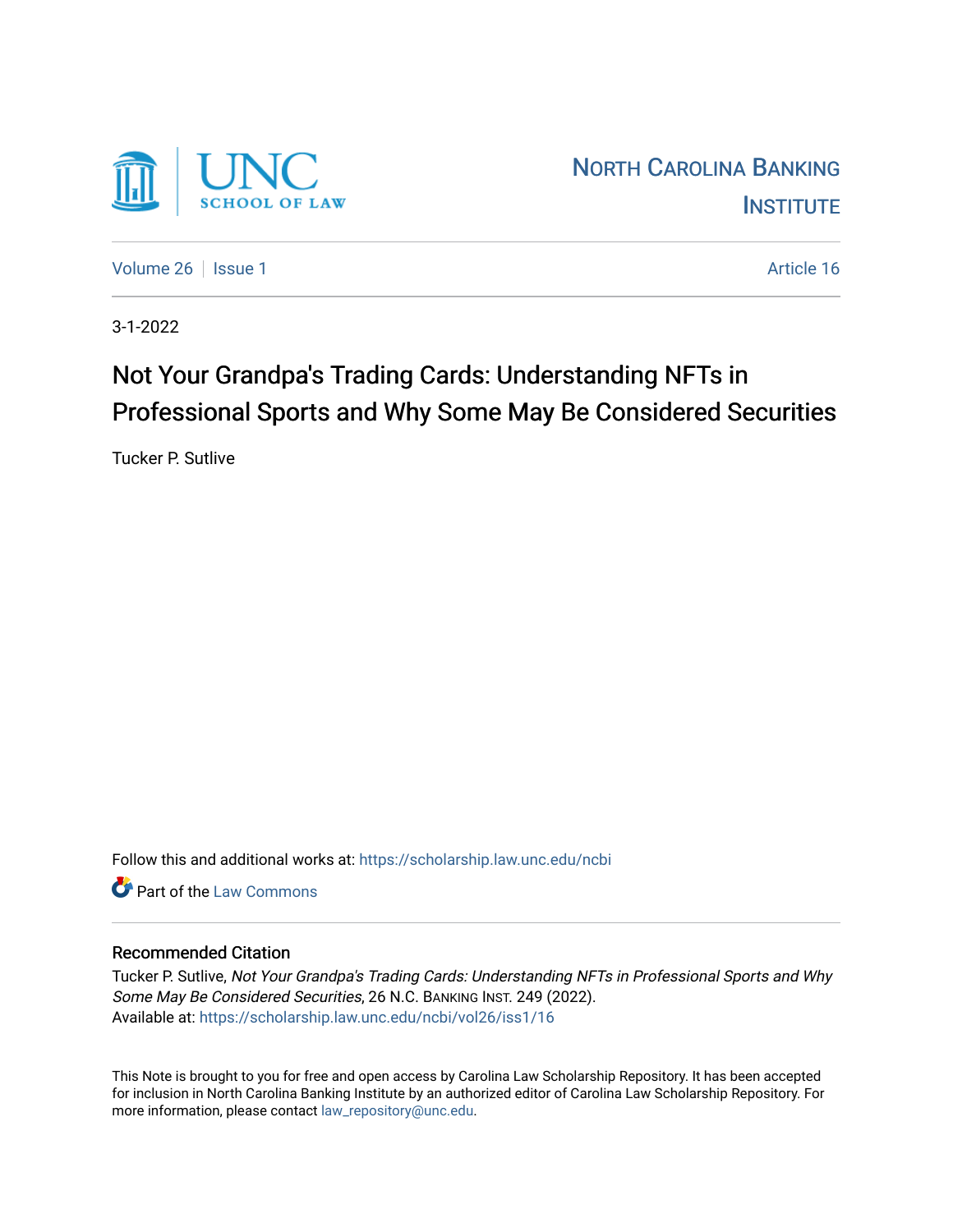# **Not Your Grandpa's Trading Cards: Understanding NFTs in Professional Sports and Why Some May Be Considered Securities**

#### I. INTRODUCTION

 In the summer of 1939, live televised professional sports entered people's homes for the first time.<sup>1</sup> NBC broadcasted a matchup between baseball's Cincinnati Reds and Brooklyn Dodgers to 400 local television sets.<sup>2</sup> This breakthrough served as a catalyst for the growth of sports coverage and entertainment. $3$  Over the history of professional sports, leagues and clubs have not shied away from technological innovation.<sup>4</sup> Fifty-five years after the first live televised broadcast of a professional sporting event, the National Football League ("NFL") launched "NFL Sunday Ticket," allowing fans to access the broadcast of any live game around the country.<sup>5</sup> More recently, the NFL innovated by moving exclusively to e-tickets to address ticket fraud.<sup>6</sup> The latest innovation facing professional sports is the rise of Non-Fungible Tokens ("NFTs").<sup>7</sup> One of the biggest problems facing potential NFT adapters is the uncertainty of how the digital asset will be regulated. $8$  Due to their recent

1*. First Televised Major League Baseball Game*, THE HISTORY CHANNEL (Aug. 24, 2021), https://www.history.com/this-day-in-history/first-televised-major-league-baseballgame [https://perma.cc/2FVK-WGRK].

 <sup>2.</sup> *Id.*

 <sup>3.</sup> *See* AJ Agrawal, *3 Ways Technology Has Changed the Sports Industry*, INC. (Dec. 21, 2015), https://www.inc.com/aj-agrawal/3-ways-technology-has-changed-the-sportsindustry.html [https://perma.cc/X6X8-YSBE] (stating sports coverage is more expansive than ever due to advances in media).

 <sup>4.</sup> *See id.* (listing different technological innovations in media, ticketing, and equipment).

5*. NFL Sunday Ticket Turns 20 Today*, NBC SPORTS (June 1, 2014), https://profootballtalk.nbcsports.com/2014/06/01/nfl-sunday-ticket-turns-20-today/ [https://perma.cc/SD92-7TPJ].

 <sup>6.</sup> Ryan Mayer, *NFL Stadiums to Have Fully Digital Ticket Systems in 2018-19 Season*, CBS BOS. (June 18, 2018), https://boston.cbslocal.com/2018/06/18/nfl-stadiumsticketmaster-fully-digital-ticket-systems-2018-season/ [https://perma.cc/EG5H-ET8Z].

 <sup>7.</sup> Ethan Sears, *A Clear Explanation of NFTs and Their Potential Impact on Sports*, L.A. TIMES (July 15, 2021), https://www.latimes.com/sports/story/2021-07-15/nft-rolefuture-of-sports [https://perma.cc/9652-4T54].

 <sup>8.</sup> *See generally* Adrian Krion, *NFT Regulation Looms Large, so Let's Start with the Proper Framework,* NASDAQ (Nov. 9, 2021), https://www.nasdaq.com/articles/nft-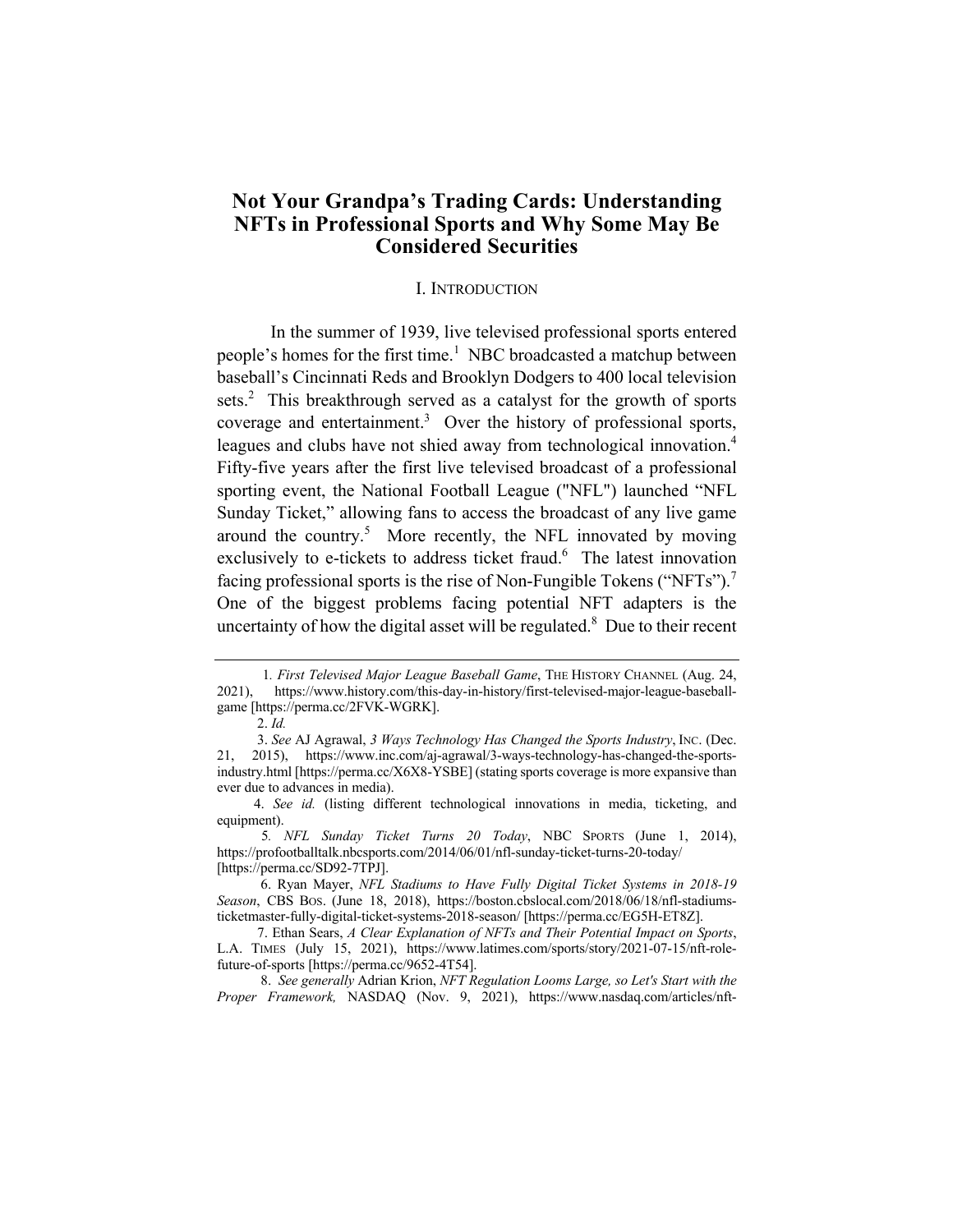development and adoption, NFTs lack in-depth regulation and relevant case law.<sup>9</sup> Although NFTs are not uniformly regulated,<sup>10</sup> there are ways that NFTs can be structured that leave them vulnerable to regulation as a security.<sup>11</sup> While it may be possible to sell NFTs and avoid oversight from the U.S. Securities and Exchange Commission ("SEC"), the ways in which professional sports are currently selling and maintaining NFTs seems indicative that the most valuable uses of NFTs may ultimately qualify them as a security.

 This note addresses why the current use of NFTs in professional sports may require leagues and clubs to comply with SEC disclosure requirements. This analysis ultimately leads to the conclusion that although NFTs must be assessed on an individual basis, their most popular uses likely qualify them as an investment contract, and thus, they must be regulated as a security. This note proceeds in five parts. Part II lays out the background and foundational information for an NFT and how some leagues and clubs are already implementing them.<sup>12</sup> Part III discusses why certain NFTs may be classified as a security.13 Part IV addresses ways in which leagues and clubs can avoid SEC oversight.<sup>14</sup> Part V concludes by recognizing that while NFTs cannot be uniformly regulated, professional sports leagues and clubs are leaving themselves vulnerable to SEC oversight by using NFTs in a way that could make them investment contracts.<sup>15</sup>

regulation-looms-large-so-lets-start-with-the-proper-framework [https://perma.cc/NP49- C2K7] (stating that there is a general lack of regulation for NFTs and certain regulation could hinder NFT investors).

 <sup>9.</sup> *Id.*

<sup>10.</sup> *See* Kyle R. Fath, Alan L. Friel & Carlton Daniel, *Your NFT Playbook,* THE NAT'L L. REV. (July 1, 2021), https://www.natlawreview.com/article/your-nft-playbook [https://perma.cc/EK2Y-UXA6] (stating that although not directly regulated, NFTs must comply with laws implicated by their use, such as intellectual property law).

<sup>11.</sup> *See* Robert Anello *Digital Art May be Next in the SEC's Crosshairs*, FORBES (July 15, 2021), https://www.forbes.com/sites/insider/2021/07/15/digital-art-may-be-next-in-the-secscrosshairs/?sh=4221549732df [https://perma.cc/57T5-DFKH] (stating F-NFTs are on the SEC's radar).

<sup>12.</sup> *Infra* part II.

<sup>13.</sup> *Infra* part III.

<sup>14.</sup> *Infra* part IV.

<sup>15.</sup> *Infra* part V.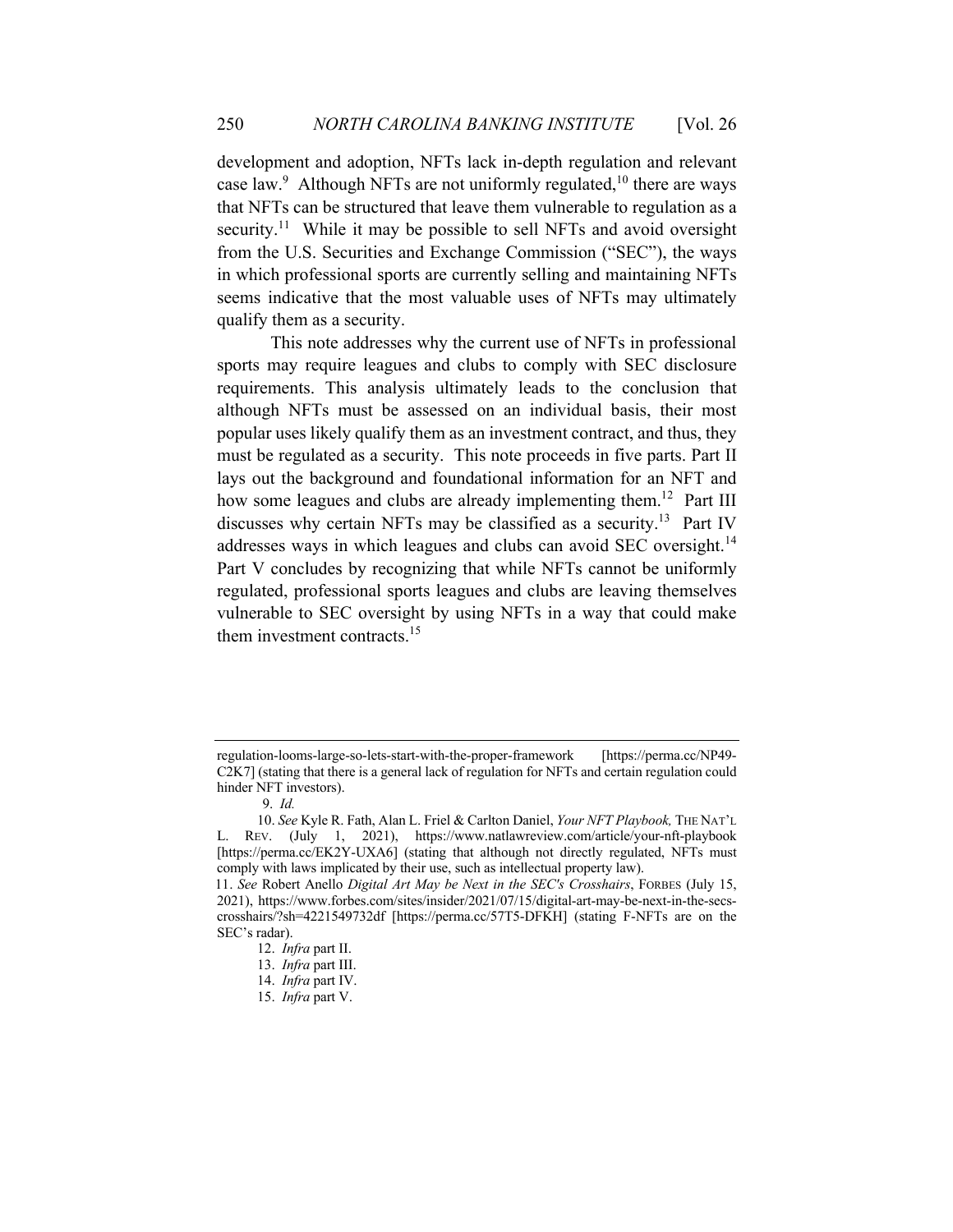#### II. WHAT ARE NFTS AND HOW ARE THEY BEING USED?

## *A. Understanding NFTs and Blockchain*

 An NFT is not itself a digital artwork or creation, but instead serves as a token that represents the ownership rights of an underlying creation.16 The token is associated with an underlying creation and is used to identify and transfer the creation's ownership rights in a secure and authenticated way.<sup>17</sup>

 One of the most common uses of NFTs is to exchange digital artwork.<sup>18</sup> Imagine an artist creates a new logo for a team. A club wants to buy the logo from the artist. The artist could sell the ownership rights of that logo using an NFT. First, the artist would "mint," or create, an NFT on the blockchain platform of their choosing,  $19$  via a simple process that associates the logo with an NFT, typically using a thumbnail image of the underlying creation.<sup>20</sup> The NFT can then be listed on the marketplace of the artist's choosing, including the blockchain platform they used to mint it.<sup>21</sup> The club interested can then purchase the logo from the artist by purchasing the logo's NFT.<sup>22</sup> Once the transaction is complete, the club is provided access to the host site that has the logo.<sup>23</sup> More importantly, the blockchain records that the club is the now the current owner of the new logo.<sup>24</sup> This is significant for reasons discussed below.

 An NFT is an advantageous asset because of its unique digital identification on its blockchain network.<sup>25</sup> Blockchain has been a

25. David Rodeck*, What is Blockchain?* FORBES (June 9, 2021), https://www.forbes.com/advisor/investing/what-is-blockchain/ [https://perma.cc/C7WV-

<sup>16.</sup> Mitchell Clark, *NFTs Explained,* VERGE (Aug. 18, 2021), https://www.theverge.com/22310188/nft-explainer-what-is-blockchain-crypto-art-faq [https://perma.cc/E43T-FR78].

<sup>17.</sup> *Id.*

<sup>18.</sup> *See id.* (stating most of the conversation regarding NFTs relates to collecting digital art).

 <sup>19.</sup> Fath et al., *supra* note 10 (explaining the lifecycle of an NFT).

 <sup>20.</sup> *Id.*

 <sup>21.</sup> *Id.* 

<sup>22.</sup> *Id.* 

 <sup>23.</sup> *Id.*

<sup>24.</sup> *Id.*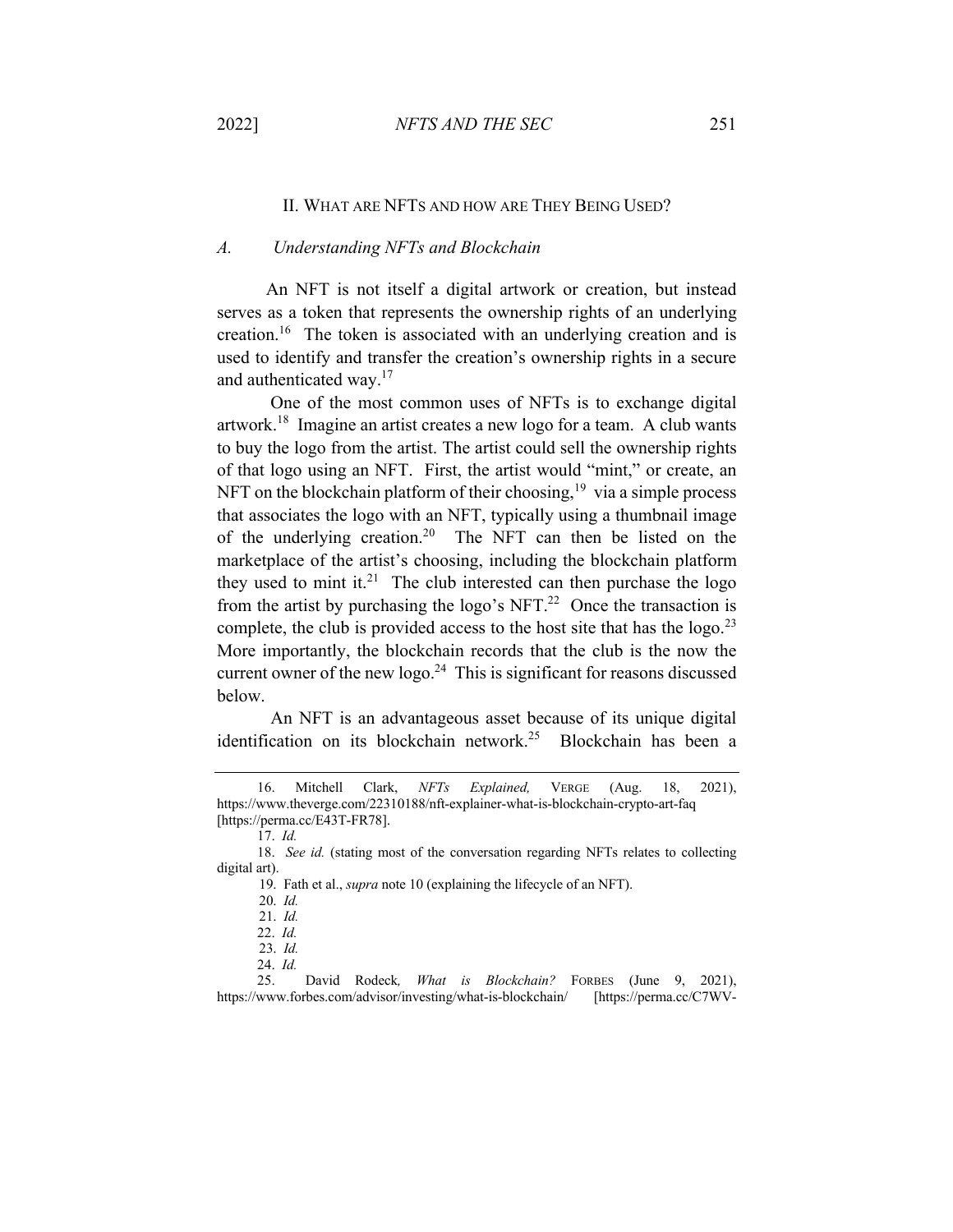cornerstone in the 21st century evolution of digital assets.<sup>26</sup> It is frequently associated with cryptocurrencies, but the scope of blockchain has been extended to the use of other digital assets such as  $NFTs$ <sup>27</sup> Blockchain has driven interest in NFTs for two primary reasons. First, blockchain authenticates ownership rights.<sup>28</sup> Second, blockchain provides a transactional ledger that is essentially inalterable.<sup>29</sup> The precise, detailed process in which blockchain authenticates and records transactions is highly technical, but a broad overview is certainly comprehendible.<sup>30</sup>

A blockchain network is a digital collection of data compiled and verified by "nodes."31 Nodes are individual computers spread across a network used to process and verify transactions, the data, which are typically secured by cryptography.<sup>32</sup> These nodes allow for the network to be decentralized, requiring that a majority of nodes confirm the legitimacy of new data before being added to the ledger as whole.<sup>33</sup> Each verified NFT transaction is a new data block on the chain of its past verified transactions.<sup>34</sup>

Several features of a blockchain network play a pivotal role in adding value to an NFT. $35$  The first is the decentralized nature of the network.36 The fact that the nodes are not all located on one computer significantly reduces the security risks associated with a traditional centralized network.37 In short, an NFT likely will not be stolen or altered.<sup>38</sup> In a similar way, the requirement that a majority of nodes

38. *Id.*

<sup>2</sup>QCL] (stating that an advantage of blockchain technology is that each asset is "individually tracked and identified on the blockchain ledger").

<sup>26.</sup> *Id.*

<sup>27.</sup> *Id.* 

<sup>28.</sup> *Id.*

<sup>29.</sup> *Id.* 

<sup>30.</sup> *Id.* (explaining the exact process of recording information on a blockchain network).

 <sup>31.</sup> *Id.*

 <sup>32.</sup> *Id.*

 <sup>33.</sup> *Id.*

 <sup>34.</sup> *Id.*

<sup>35.</sup> *See id.* (stating that blockchain provides extra security, more accurate transactions, and more efficient transfers).

36*. Id.*

 <sup>37.</sup> *Id.* (stating that that using a decentralized network makes it nearly impossible for someone to make fraudulent transaction).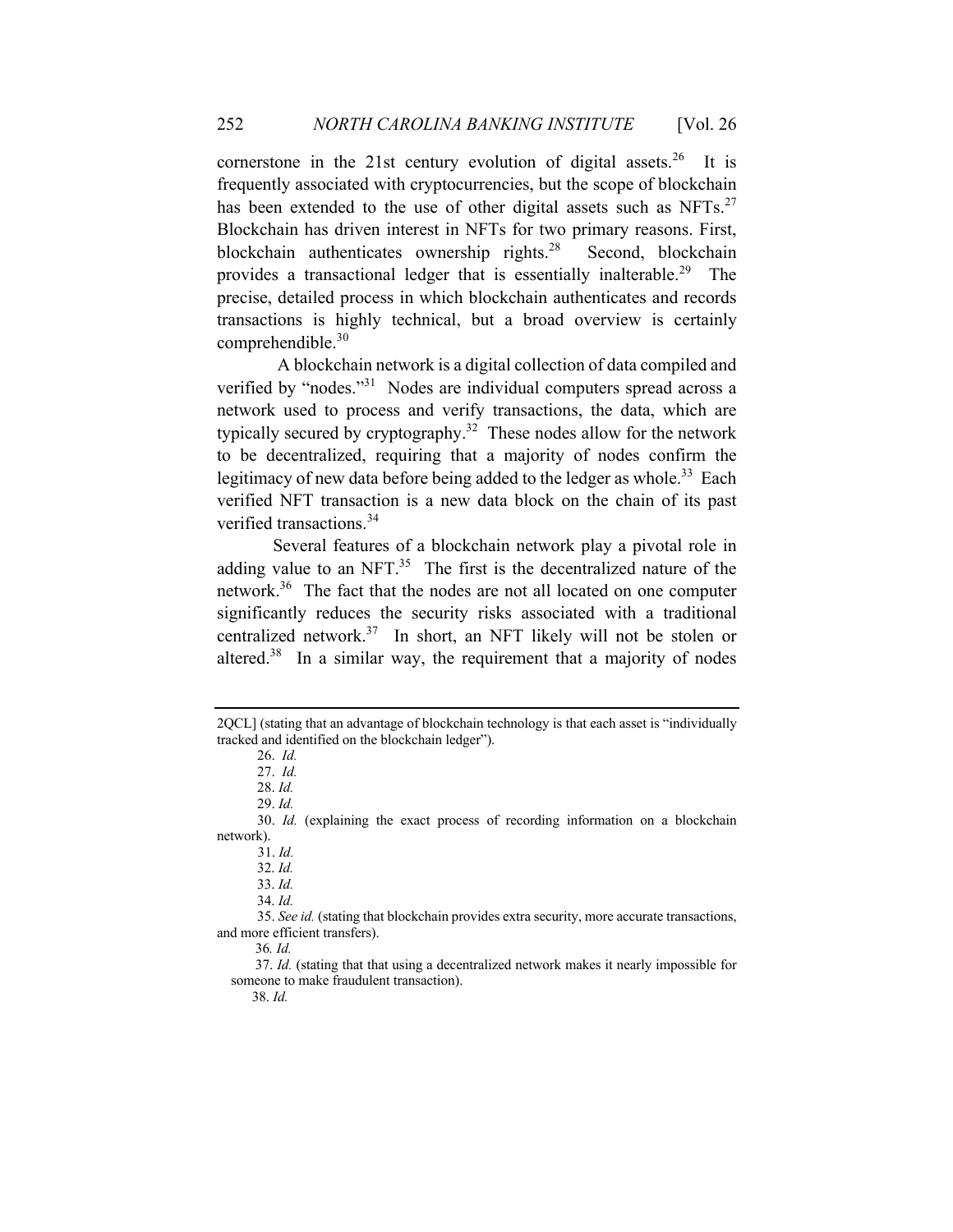confirm the legitimacy of new data ensures participants in the market that the information seen regarding the NFT is accurate.<sup>39</sup>

 NFTs are attractive to investors due to their ability to authenticate the ownership rights of the attached creation.<sup>40</sup> A blockchain network serves as a virtual ledger that records the transactions and transfers of assets.<sup>41</sup> The ability to quickly authenticate an NFT perpetuates a sense of scarcity surrounding the underlying asset, which allows its owners to drive its value.<sup>42</sup>

 Authentication of an NFT entails verifying that the seller is the proper owner and identifying who else may have ownership rights.<sup>43</sup> Authentication drives scarcity by determining how many other copies of the NFT exist.<sup>44</sup> Returning back to the logo example, if the artist decides they want to sell more than one copy of the logo, they can.<sup>45</sup> The NFT created for the logo will keep track of how many are created and who owns them.46 However, the more copies that exist of the logo, the less scarce they will be and thus less valuable.<sup>47</sup> Even if there is only one copy, a club likely does not want to share intellectual property rights with other fractional owners of the NFT.

The ability to authenticate the ownership rights also enables owners to maintain royalty or ownership interest in the media even after the initial transfer.48 Artists often will incorporate royalty interests in the initial transactions of their work so that they will continue to profit down the line.<sup>49</sup> Compare this with a logo created and sold on a canvas, where it is unlikely that an artist would successfully negotiate a deal allowing them royalties in the logo after the first transaction, let alone multiple

 <sup>39.</sup> *Id.*

40*. See* Fath et al., *supra* note 10 (stating an NFT's ability to verify ownership is a unique benefit).

 <sup>41.</sup> Robyn Conti, *What You Need to Know About Non-Fungible Tokens (NFTs),* FORBES (May 14, 2021), https://www.forbes.com/advisor/investing/nft-non-fungible-token/ [https://perma.cc/56ZS-D6W4].

42*.* Fath et al., *supra* note 10.

43*. Id.*

44*. Id.; see also* Clark, *supra* note 16 (stating there can be more than one copy of an NFT).

<sup>45.</sup> Clark, *supra* note 16 (stating that NFTs are unique in that they represent one token on the blockchain, but the underlying asset may be one of many copies sold by artist).

<sup>46</sup>*. See* Fath et al., *supra* note 10 (stating an NFT verifies ownership rights and authenticity). 47. *See id.* (stating that NFTs drive value through their scarcity).

<sup>48.</sup> *See id.* (discussing built-in smart contracts).

<sup>49.</sup> Clark, *supra* note 16.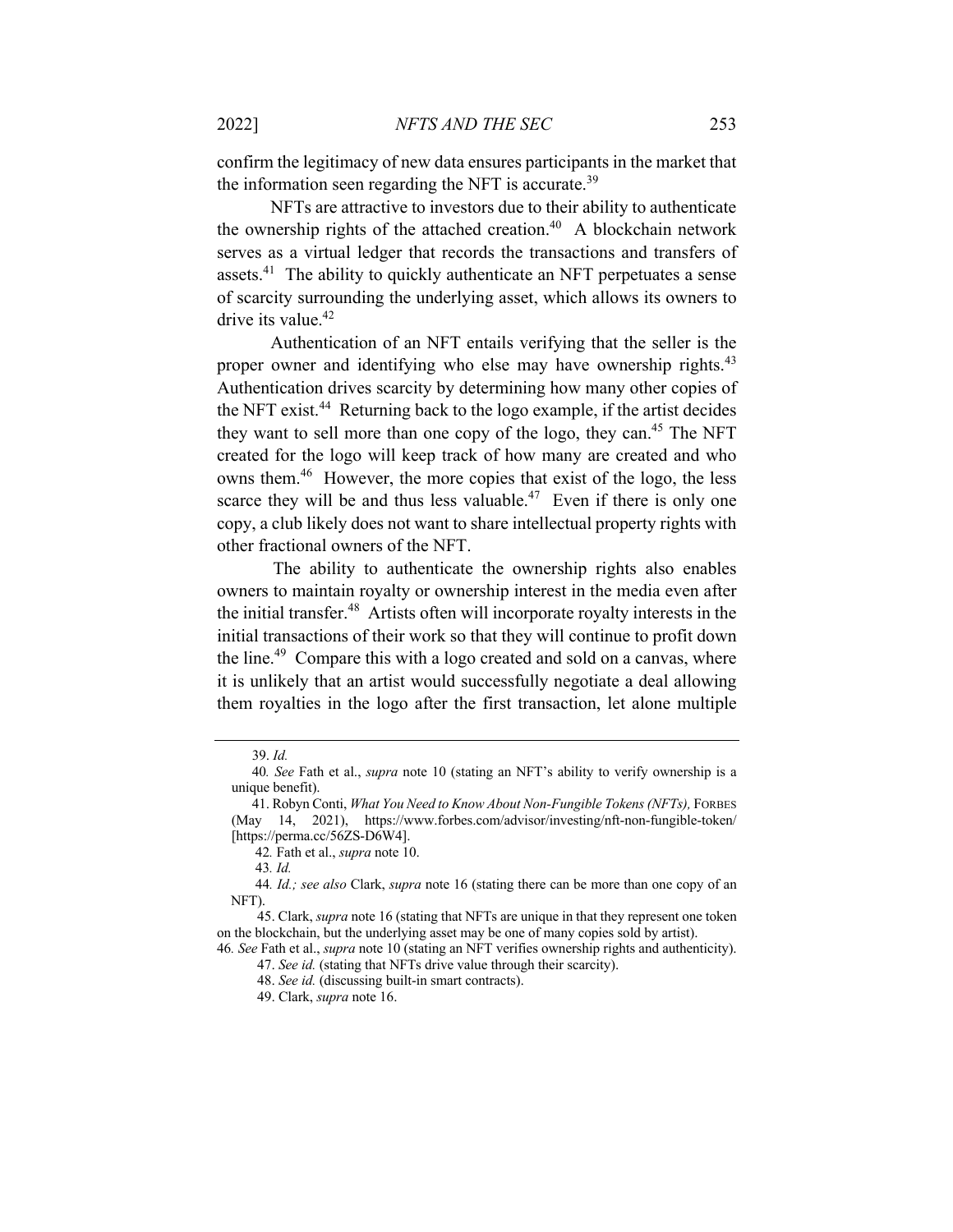transactions.<sup>50</sup> NFTs allow artists to flip the script, embedding their royalty interest in the token itself, guaranteeing a profit for them on each sale. 51

Some NFT creators and owners have gone a step further and created what are called fractionalized NFTs ("F-NFTs"). F-NFTs take a single NFT, divide up its ownership interests and sell those interests to multiple owners.<sup>52</sup> Investors have become increasingly interested in F-NFTs because of how expensive many standard NFTs have become and the quick turnaround on the investment in  $F-NFTs$ .<sup>53</sup> Purchasers of standard NFTs have two primary investment strategies to make a profit: buy an NFT that is already valuable and hope that its value continues to increase, or buy a lower-value NFT and hope that the market naturally drives up the NFT's value.<sup>54</sup> F-NFTs allow investors to buy into NFTs that already have a high price tag and remove the guessing game of when or if a NFT's will become valuable.<sup>55</sup> Although F-NFTs are a lucrative opportunity for investors, F-NFTs appear to be the most vulnerable to SEC oversight.<sup>56</sup>

## *B. How NFTs Are Being Used in the World of Sports*

Sports leagues and individual clubs have been creative in implementing NFTs as revenue generators.<sup>57</sup> One of the earliest, and perhaps biggest entries into the NFT marketplace by a professional sports league was the National Basketball Association's ("NBA") launch of

<sup>50.</sup> *See* Laurel Wickersham Salisbury, *It's Not That Easy: Artist Resale Royalties and The ART Act,* CTR. FOR ART L. (July 1, 2019), https://itsartlaw.org/2019/07/01/its-not-thateasy-artist-resale-royalty-rights-and-the-art-act/ [https://perma.cc/BES4-QL5U] (stating that artist resale royalty rights have not historically been recognized in the United States).

<sup>51.</sup> Clark, *supra* note 16.

 <sup>52.</sup> Jinia Shawdagor, *What are Fractionalized NFTs?,* CRYPTOVANTAGE (Oct. 29, 2021), https://www.cryptovantage.com/non-fungible-tokens/what-are-fractionalized-nfts/ [https://perma.cc/3C9Q-TY5F].

 <sup>53.</sup> *See id.* (stating F-NFTs allow low volume investors to invest in NFTs whose overall value continues to grow).

 <sup>54.</sup> *Id.*

<sup>55.</sup> *See id.* (stating F-NFTs allow market participants to purchase and sell pieces of NFTs that are already high in value).

 <sup>56.</sup> Anello, *supra* note 11.

<sup>57.</sup> *See infra* Part II. (discussing the different ways leagues, clubs, and players have sold NFTs).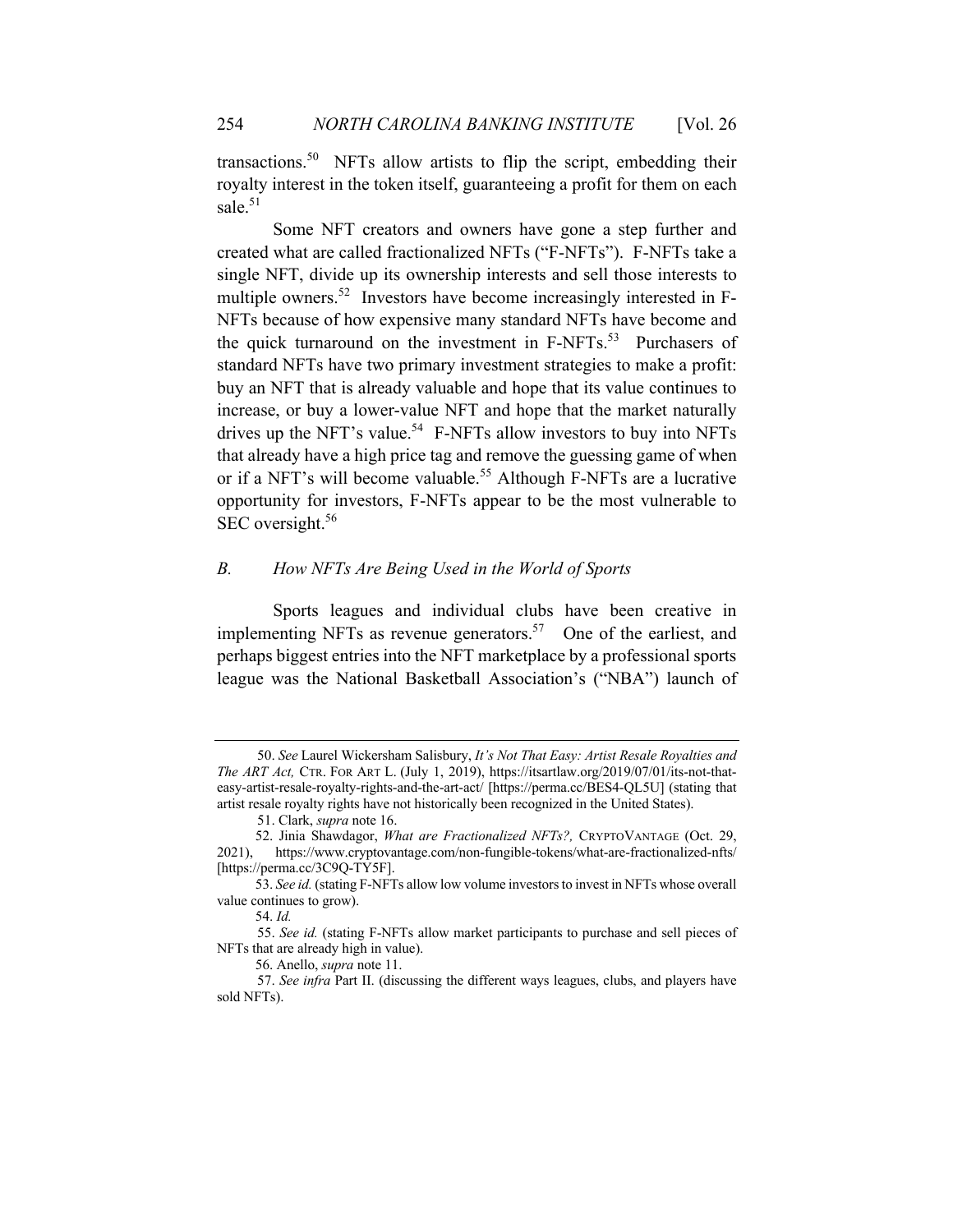NBA Top Shot in 2019.<sup>58</sup> NBA Top Shot is a digital platform used to exchange digital NBA "moments."<sup>59</sup> These moments function like trading cards and are sold as NFTs.<sup>60</sup> In 2021 alone, Top Shot netted over \$700 million in sales.<sup>61</sup>

The NBA partnered with Dapper Labs to create and maintain a platform for its Top Shot NFTs. $62$  The revenue the NBA has generated has caught the attention of other leagues as well.<sup>63</sup> Since the launch of NBA Top Shot, Dapper Labs has signed partnerships with the NFL, the Women's National Basketball Association , the Spanish professional soccer league La Liga, and the Ultimate Fighting Championship.<sup>64</sup>

Individual clubs have also explored the NFT space through the online auction of unique goods.<sup>65</sup> Earlier this year, the Golden State Warriors sold digital championship rings to collectors as NFTs.<sup>66</sup> Although buyers received a physical replica of the championship ring, the NFT represented the digital creation of the ring.<sup>67</sup> Clubs are also researching the use of NFTs as tickets to games, focusing in part on the NFT's value as a collectible after a significant game.<sup>68</sup> Mark Cuban, owner of the Dallas Mavericks, has stated the Mavericks will offer NFT tickets as soon as the  $2022$  season.<sup>69</sup>

 64. Brian Quarmby*, Pro Sports Leagues are no Longer Resisting NFTs: Dapper Labs*, COINTELEGRAPH (Oct. 26, 2021*),* https://cointelegraph.com/news/pro-sports-leagues-are-nolonger-resisting-nfts-dapper-labs [https://perma.cc/7TUN-F5EJ].

65. Matthew De Saro & Leila Stein, *NFTs Disrupt Sports World - What this Means for Athletes,* BEINCRYPTO (May 7, 2021), https://beincrypto.com/nfts-disrupt-sports-worldwhat-this-means-for-athletes/ [https://perma.cc/GUX2-Y5M2].

 <sup>58.</sup> Shaker Samman*, What's All the Fuss About Virtual NBA Trading Cards?,* SPORTS ILLUSTRATED *(*Mar. 17, 2021*),* https://www.sicom/nba/2021/03/17/nba-top-shot-cryptodaily-cover [https://perma.cc/M6W8-D7HR].

 <sup>59.</sup> *Id.*

60*. Id.*

<sup>61.</sup> Khristopher J. Brooks, *Sports NFTs are Popular, but Are They a Winning Investment?,* CBS NEWS (Nov. 12, 2021), https://www.cbsnews.com/news/sports-nft-dapperlabs-nba-investment/ [https://perma.cc/B4N9-B65D].

 <sup>62.</sup> *Id.*

 <sup>63.</sup> *Id.*

 <sup>66.</sup> *Id.*

 <sup>67.</sup> Matthew De Saro, *Golden State Warriors Become First US Sports Clubto Release Own NFT*, BEINCRYPTO (Apr. 27, 2021), https://beincrypto.com/golden-state-warriorsbecome-first-us-sports-team-to-release-own-nft/ [https://perma.cc/7NDH-E2DW].

 <sup>68.</sup> Taylor Locke, *Mark Cuban: The Dallas Mavericks Are Thinking About 'Turning Our Tickets into NFTS',* CNBC (Mar. 26,2021), https://www.cnbc.com/2021/03/26/markcuban-dallas-mavericks-may-use-nfts-for-ticketing.html[https://perma.cc/BWD7-QDPU].

 <sup>69.</sup> *Id.*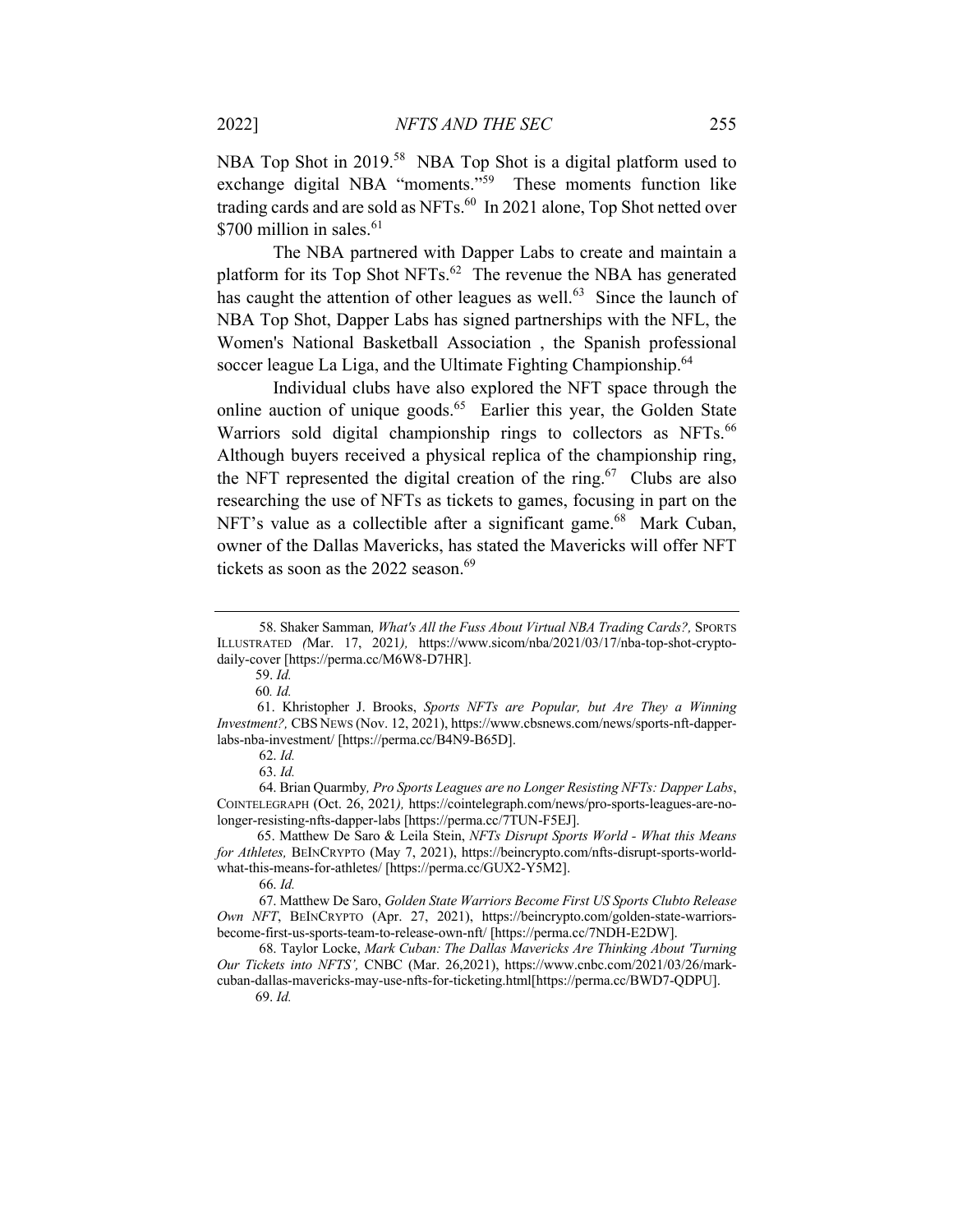Individual athletes have also made a jump into the NFT space. NBA stars LeBron James and Zion Williamson each have minted their own NFTs.70 James' NFT was for a digital clip of him dunking in the Staples Center, while Williamson's was a digital clip of him blocking another player's shot.<sup>71</sup> Both NFTs sold for over \$100,000 each.<sup>72</sup>

Now that the NCAA allows student athletes to make money from their name, image, and likeness,  $^{73}$  college athletes are also making money by selling NFTs.<sup>74</sup> The 2021 Heisman Award winner, Bryce Young, minted an NFT of a digital painting of himself, and has sold copies for close to  $$500$  each.<sup>75</sup>

Professional clubs and leagues have been creative in generating new avenues of revenue using NFTs.76 Clubs have sold NFTs with built in royalty interests to generate long term payoffs on future sales,  $77$  and leagues have created entire platforms to grow the market for their new NFTs.<sup>78</sup> However, this creativity could lead to regulatory headaches for the leagues and clubs if they do not curtail their use of NFTs going forward.<sup>79</sup>

#### III. ARE NFTS SECURITIES?

One of the challenges facing the regulation of NFTs is the wide variety of ways in which NFT creators mint and sell their creations.<sup>80</sup> NFTs must be analyzed on their specific qualities to determine whether it is a security, including their ownership structure and the environment in which they are sold. $81$ 

73. NCAA v. Alston, 141 S. Ct. 2141, 2144 (2021).

75. *Id.*

 <sup>70.</sup> Brooks, *supra* note 61.

 <sup>71.</sup> *Id.*

 <sup>72.</sup> *Id.*

 <sup>74.</sup> Brooks, *supra* note 61.

<sup>76.</sup> De Saro & Stein, *supra* note 65.

<sup>77.</sup> *Id*.

<sup>78.</sup> Quarmby, *supra* note 64.

 <sup>79.</sup> *See infra* Part III (discussing certain features of NFTS being sold that could qualify them as security); *see generally* Anello, *supra* note 11 (explaining why F-NFTS may be targeted by the SEC).

 <sup>80.</sup> *See infra* Part III *.* (discussing that NFTs face different regulation based on their individual features).

<sup>81.</sup> *See* SEC STRATEGIC HUB FOR INNOVATION AND FINANCIAL TECHNOLOGY, FRAMEWORK FOR 'INVESTMENT CONTRACT' ANALYSIS OF DIGITAL ASSETS 10,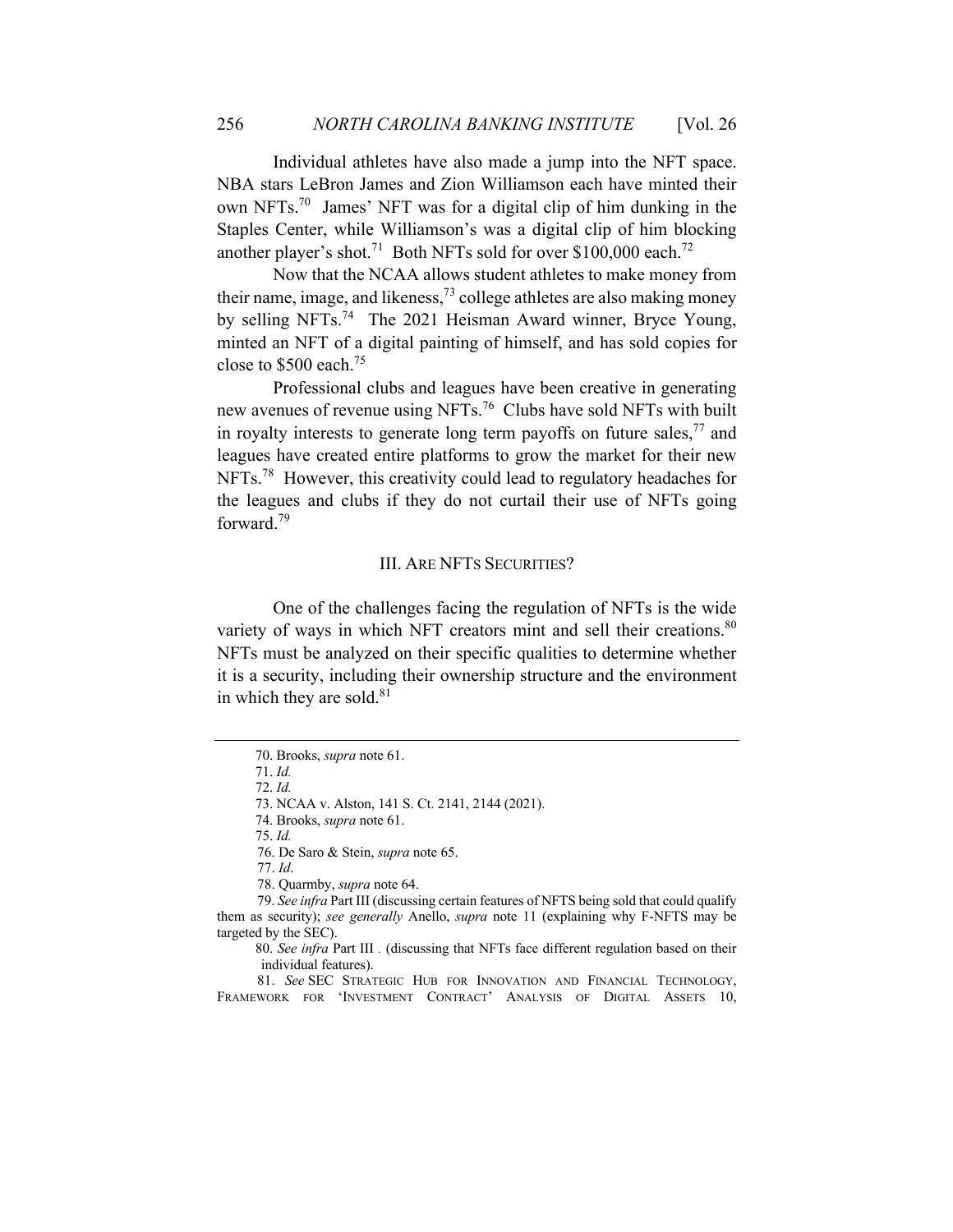The SEC oversees any transaction involving what they deem to be a security. $82$  The term "security" captures many different financial assets, but there is one type that particularly resembles the traits of an NFT: investment contracts.<sup>83</sup>

Investment contracts were originally labeled as securities by the Securities Act of 1933, but the act failed to provide a clear definition of what exactly constitutes an investment contract.<sup>84</sup> Thirteen years after being labeled a security, the Supreme Court provided a clear test in *SEC v. W.J. Howey Co.* to determine whether a financial instrument qualifies as an investment contract, known as the Howey Test.<sup>85</sup> The Howey Test provides four factors to consider in determining whether an instrument is an investment contract: (1) there is an investment of money; (2) the investment is in a common enterprise; (3) there is a reasonable expectation of profit; and (4) the expectation of profit is derived "from the efforts of the promoter or a third party."86

When analyzing an NFT under the Howey Test, different conclusions will be met based on the NFT's ownership structure and the manner in which the NFT is sold. While prong one is likely satisfied regardless of how NFTs are created and sold, prongs two, three, and four likely require fact dependent analyses based on the ownership structure, the environment in which the NFT is sold, and the actions of the NFT's seller.<sup>87</sup>

*A. An Investment in an NFT May be an Investment in a Common Enterprise if the Seller's Relationship with the NFT Continues After its Purchase*

85. SEC v. W.J. Howey Co., 328 U.S. 293, 299 (1946).

https://www.sec.gov/files/dlt-framework.pdf [https://perma.cc/WPE9-N59W] (last visited Feb. 5, 2022) (stating digital assets may be deemed a security based on market provided by the promotor).

<sup>82. 15</sup> U.S.C. § 77b(a)(1) (defining a security).

<sup>83.</sup> *See infra* Part III (discussing why NFTs may be an investment contract under the Howey Test).

 <sup>84.</sup> *Id.*

 <sup>86.</sup> *Id.* 

<sup>87.</sup> *See* Uselton v. Comm. Lovelace Motor Freight, Inc., 940 F.2d 564, 574 (10th Cir. 1991) ("[I]t is well established that cash is not the only form of contribution or investment that will create an investment contract … the 'investment' may take the form of 'goods and services."").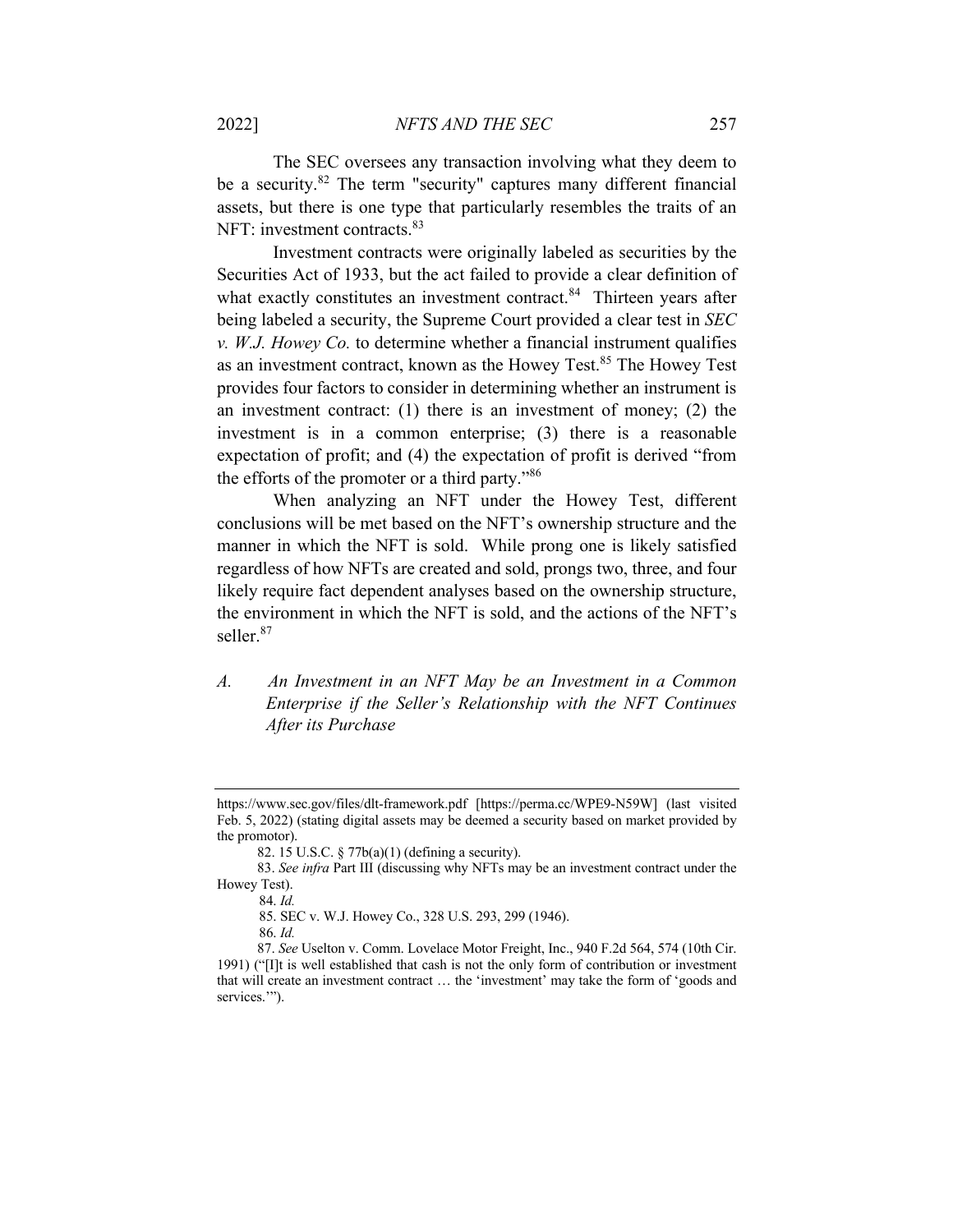The Securities Exchange Commission ("SEC") has stated that it does not view a "common enterprise" as its own required element in the Howey Test, which suggests the prong may not need to be satisfied for NFTs to be considered securities by the SEC.<sup>88</sup> Regardless, the SEC has noted that investments in digital assets have previously been recognized as investments in a common enterprise.<sup>89</sup>

There are two tests that courts have used to determine the existence of a common enterprise: vertical and horizontal commonality.<sup>90</sup> Vertical commonality focuses on "the relationship between the promoter and the body of investors," while horizontal commonality focuses on the relationship between each of the investor's investment and its return.<sup>91</sup> As illustrated below, standard NFTs likely struggle to satisfy either test. While the SEC does not require the satisfaction of either of these tests to establish an investment contract, they have nonetheless served as useful tools to establish common enterprise in the affirmative.<sup>92</sup>

## 1. Strict and Broad Vertical Commonality

Courts have previously recognized two types of vertical commonality: strict vertical commonality and broad vertical commonality.93 The strict vertical commonality test requires that the fortunes of the investor be tied to the fortunes of the promotor.<sup>94</sup> For example, strict vertical commonality would likely exist if an investor bought stocks in a promotor's company because the value of the stocks (the fortune of the investor) is likely intertwined with the success of the

88*. See*SECSTRATEGIC HUB FOR INNOVATION AND FIN. TECH *supra* note 81, at 13 n.10 (stating the commission does not require commonality per se).

 <sup>89.</sup> *See* SEC v. Int'l Loan Network, Inc., 968 F.2d 1304, 1307 (D.C. Cir. 1992) (holding that investments in digital assets constituted an investment in a common enterprise).

 <sup>90.</sup> *See* SEC STRATEGIC HUB FOR INNOVATION AND FIN. TECH , *supra* note 81, at 13 n.10 (stating federal courts have required either vertical or horizontal commonality).

<sup>91.</sup> Revak v. SEC Realty Corp., 18 F.3d. 81, 87-88 (2d Cir. 1994).

<sup>92.</sup> In re Barkate, 57 SEC 488, 496 n.13 (Apr. 8, 2004) (stating the SEC does not view common enterprise as a distinct element of an investment contract under the Howey Test); SEC v. Continental Commodities Corp., 497 F.2d 516, 523 (5th Cir. 1974) (holding that horizontal commonality not required to prove common enterprise).

93*. See* SEC STRATEGIC HUB FOR INNOVATION AND FIN. TECH., *supra* note 81, at 13 n.10 (stating federal courts have required either vertical or horizontal commonality).

<sup>94.</sup> *See* Brodt v. Bache & Co., Inc., 595 F.2d 459, 461 (9th Cir. 1978) (stating vertical commonality only occurs when success of promotor and investor are dependent on each other).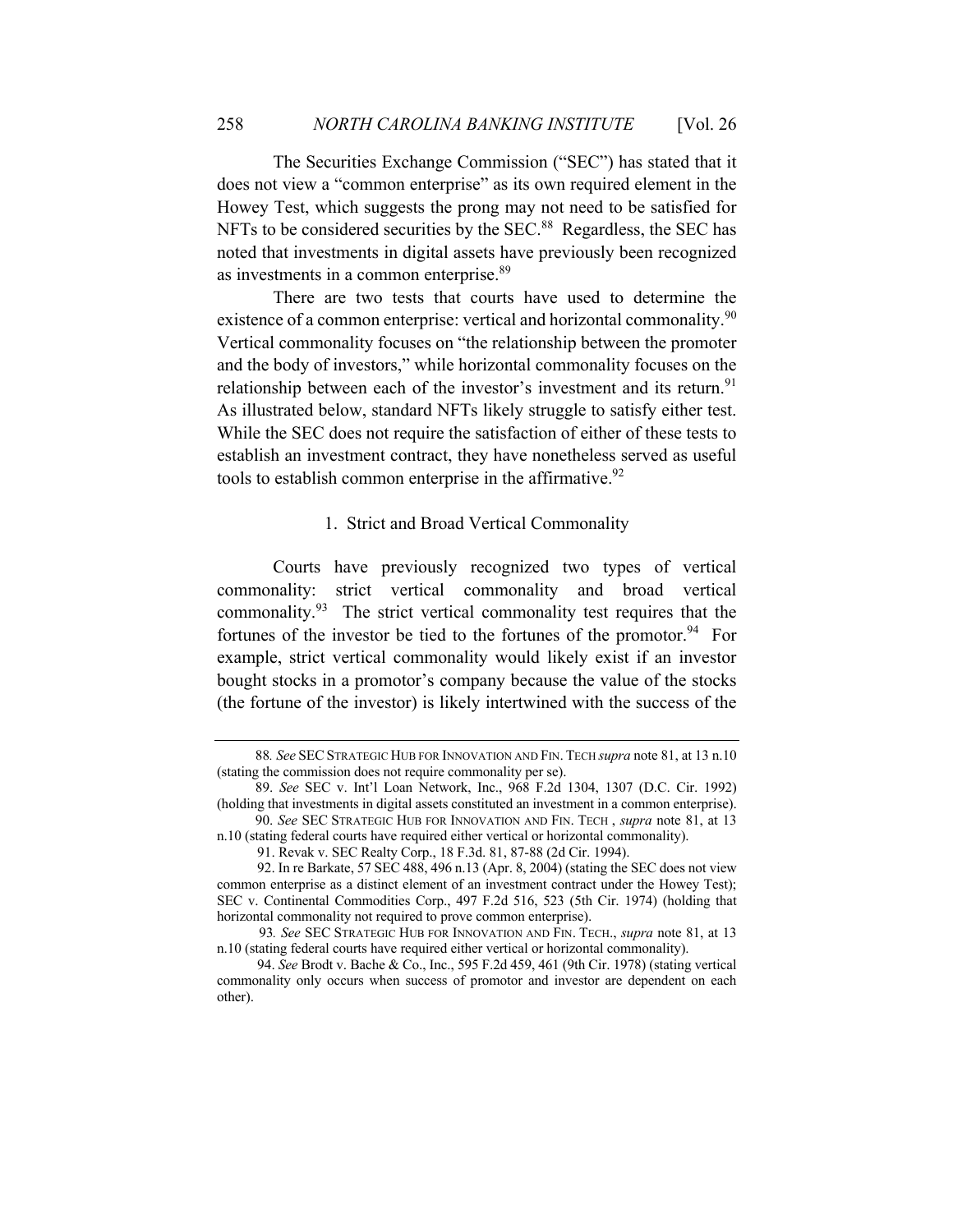company (the fortune of the promotor). Strict vertical commonality is difficult to satisfy for standard NFTs because when an NFT and its ownership rights are transferred in their entirety, the relationship between the seller (the promoter) and the buyer (the investor) ends there.<sup>95</sup> This termination in relationship prohibits strict vertical commonality after the sale, but what about broad vertical commonality?

Broad vertical commonality, on the other hand, only requires that the investor's fortunes be linked to the promotor's efforts rather than its fortune.<sup>96</sup> While it is possible for an NFT's creator to continue promoting its creation to the benefit of its new owner, there is no immediate financial incentive to do so since the creator no longer retains any financial interest in the specific NFT sold. However, NFT creators who choose to keep royalty interest in the NFTs after they are sold may be enticed to continue promoting the NFT in order to drive up the value and cause a resale. $97$ 

For example, the Golden State Warriors ("GSW") recently sold a series of NFTs celebrating their previous NBA championships.<sup>98</sup> The NFTs were digital replicas of the championship rings given to the players. At first glance, the sale of the rings seems like a simple transaction: buyer compensates seller for the digital ring and both parties part ways, appearing on the surface as a termination of vertical commonality.<sup>99</sup> However, the GSW retained a royalty interest in each of the NFTs they sold.<sup>100</sup> This royalty interest may encourage the GSW to continue to promote the ring and its platform so that it be continue to be sold and generate profit.<sup>101</sup> This promotional effort by the GSW may satisfy the

101. *See* SEC STRATEGIC HUB FOR INNOVATION AND FIN. TECH., *supra* note 81, at 5 (stating it's reasonable for purchasers to assume that the promoter would undertake efforts to

<sup>95.</sup> *See id.* (vertical commonality cannot occur if there is no relationship between the investor and promotor).

<sup>96.</sup> *See* Long v. Shultz Cattle Co., Inc., 881 F.2d 129, 140–41 (5th Cir. 1989) (quoting SEC v. Cont'l Commodities Corp., 497 F.2d 516, 521 (5th Cir. 1974)) (stating "the critical inquiry is confined to whether the fortuity of the investments collectively is essentially dependent upon promoter expertise").

<sup>97.</sup> *See* SEC STRATEGIC HUB FOR INNOVATION AND FIN. TECH., *supra* note 81, at 5 (stating it is reasonable to assume promotors would continue to promote the digital asset after the sale).

 <sup>98.</sup> De Saro, *supra* note 67.

<sup>99.</sup> *Id.*

<sup>100.</sup> *Terms & Conditions for NFTs Bought as Part of the Golden State Warriors NFT Collection Auction*, GOLDEN STATE WARRIORS LEGACY NFT COLLECTION, https://gswnft.com/terms [https://perma.cc/T362-7XJ7] (last visited Dec 12, 2021).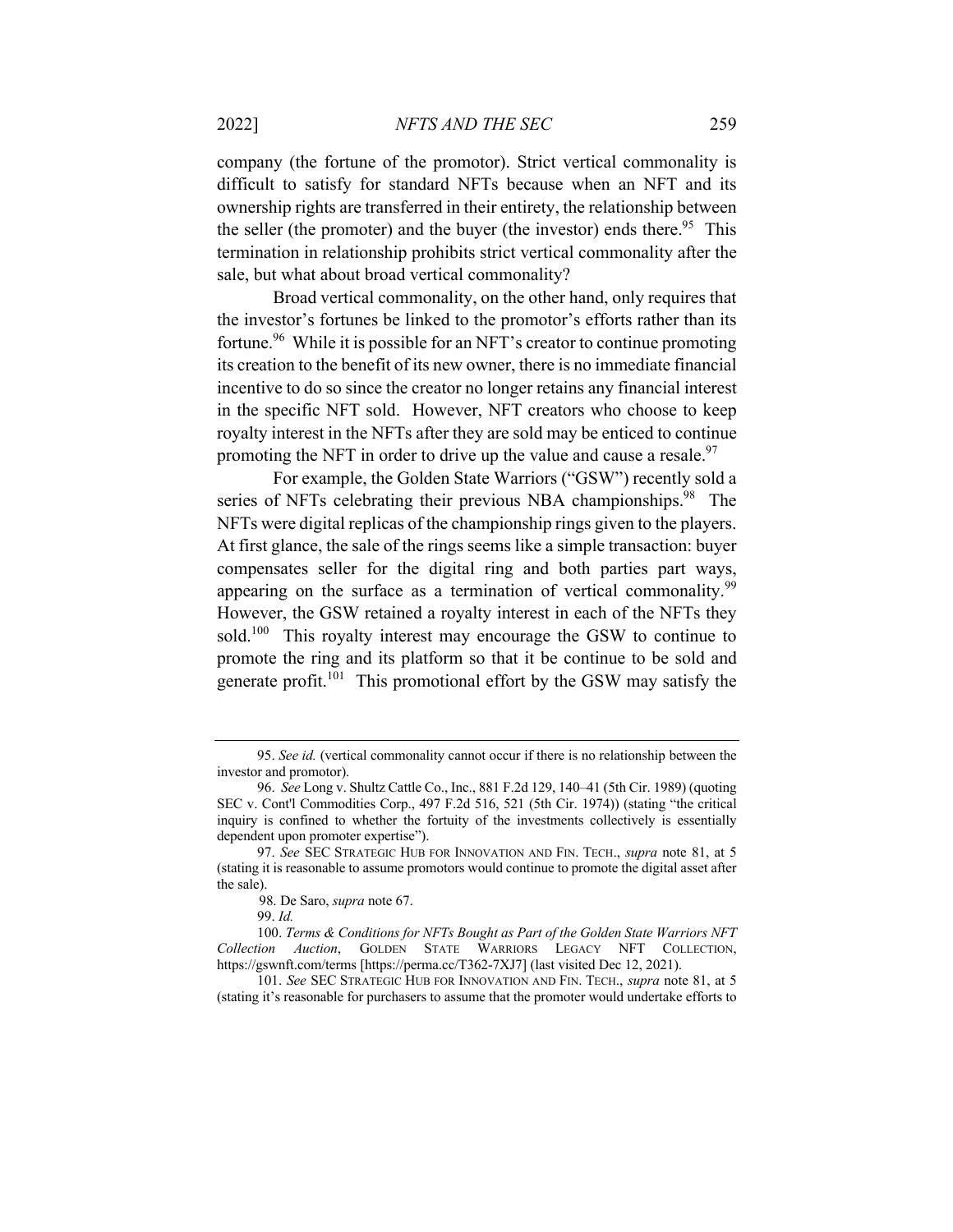broad vertical commonality test because the NFT owner's fortune would be impacted by the GSW's effort. $102$ 

## 2. Horizontal Commonality

The horizontal commonality test determines whether individual investor's fortunes are tied to the fortunes of the other investors by the pooling of assets, usually combined with the pro-rata distribution of profits.<sup>103</sup> The individual nature of NFTs as a singular good likely prevent this test from being satisfied.

When standard NFTs are sold, their entire ownership interest is transferred from the seller to the buyer, meaning that there is no pooling of assets.<sup>104</sup> Even if there is more than one copy of the NFT that is sold, the buyers (the investors) are not pooling their money in the purchase of their individual NFTs, i.e., the NFTs are purchased completely separately.<sup>105</sup> And even if there are royalty fees attached to the NFT, each owner owns their NFT in its entirety and is not affected by what a separate owner may do with their copy.<sup>106</sup>

Although standard NFTs cannot likely satisfy horizontal commonality or strict vertical commonality, there is one type of ownership structure that satisfies both, the fractional NFT ("F-NFT").<sup>107</sup>

# 3. F-NFTs Likely Satisfy Both Horizontal and Strict Vertical Commonality

F-NFTs are attractive to impatient investors because they are typically sold for underlying NFTs that already have a high price

maintain and enhance the value of the network where the promotor has retained interest in the underlying asset).

<sup>102</sup>*. See* Long v. Shultz Cattle Co., Inc., 881 F.2d 129, 140–41 (5th Cir. 1989) ("[I]nterdependence may be demonstrated by the investors' collective reliance on the promoter's expertise.").

<sup>103.</sup> Revak v. SEC Realty Corp., 18 F.3d 81, 87 (2d Cir. 1994).

<sup>104.</sup> Anello, *supra* note 11.

<sup>105.</sup> *Id.* (stating that F-NFTs allow investors to purchase "shards" of an NFT rather than the entire NFT).

<sup>106.</sup> *See* Clark, *supra* note 16 (stating that although artists may retain copyright and reproduction rights, there is still only one owner of the NFT)*.*

<sup>107.</sup> *See infra* Part III(A)(iii)(discussing why F-NFTs satisfy horizontal and strict vertical commonality).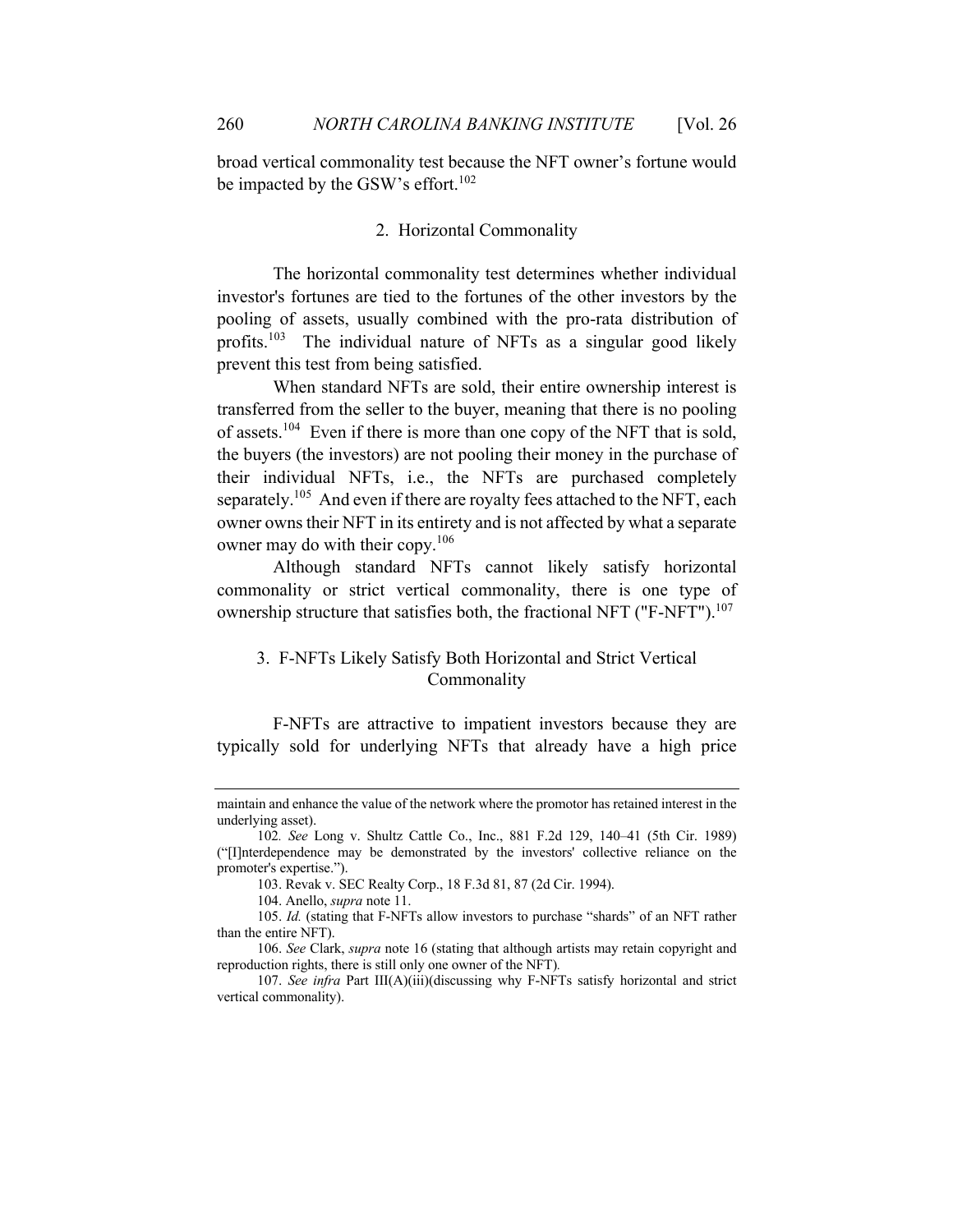valuation.<sup>108</sup> When an investor buys a shard of an F-NFT, they are in effect pooling their funds with the other owners of the F-NFT, thus satisfying the horizontal commonality test.<sup>109</sup> Unlike a standard NFT that has one owner, the fortunes of the F-NFT owners become intertwined and change with the value of the underlying NFT. $^{110}$ 

F-NFTs also likely satisfy the strict vertical commonality test, even without retained royalty interests. Unlike the standard NFT, the F-NFTs' "promotor" is likely whoever issues and controls the fractions of the underlying NFT. $^{111}$  In this scenario, the promotor's fortune is directly tied to the F-NFT owner (the investor) because the change in the underlying NFT's value effects both parties' fortunes.<sup>112</sup>

# *B. Is There a Reasonable Expectation of Profit When Buying an NFT?*

Courts have recognized a series of factors when determining whether an investment offered a reasonable expectation of profit.<sup>113</sup> One factor is whether the issuer of the investment has made efforts to increase the demand or value of the investment.<sup>114</sup>

While the transactional nature of NFTs may indicate that sellers typically do not make efforts to increase the value of the NFTs after their original sale, a deeper look at how professional sports clubs are handling NFTs provides an alternative perspective. For instance, trading cards are an example of one of the basic uses of NFTs that appears to have no relation to a security.<sup>115</sup> Even if the league retains a royalty interest in a

<sup>108.</sup> *See generally* Anello, *supra* note 11 (stating F-NFTs allow investors with less spending power to enter the NFT market).

 <sup>109.</sup> *Id.*

 <sup>110.</sup> *Id.*

<sup>111. 17</sup> C.F.R. § 230.405 (defining a promoter as any person who takes initiative in founding and organizing the enterprise of the issuer).

<sup>112.</sup> *See* Brodt v. Bache & Co., Inc., 595 F.2d 459, 461 (9th Cir. 1978) (holding strict vertical commonality exists when the fortunes of the promotor and the investor are intertwined).

 <sup>113.</sup> *See* SEC v. W.J. Howey Co.*,* 328 U.S. 293, 301 (1946) (holding that an investment contract can cause a reasonable expectation of profit without being promotional in nature).

<sup>114.</sup> *See id.* at 299 ("[A]n investment contract for purposes of the Securities Act means a contract, transaction or scheme whereby a person invests his money … [and] expect[s] profits solely from the efforts of the promoter or a third party.").

<sup>115.</sup> De Saro, *supra* note 65.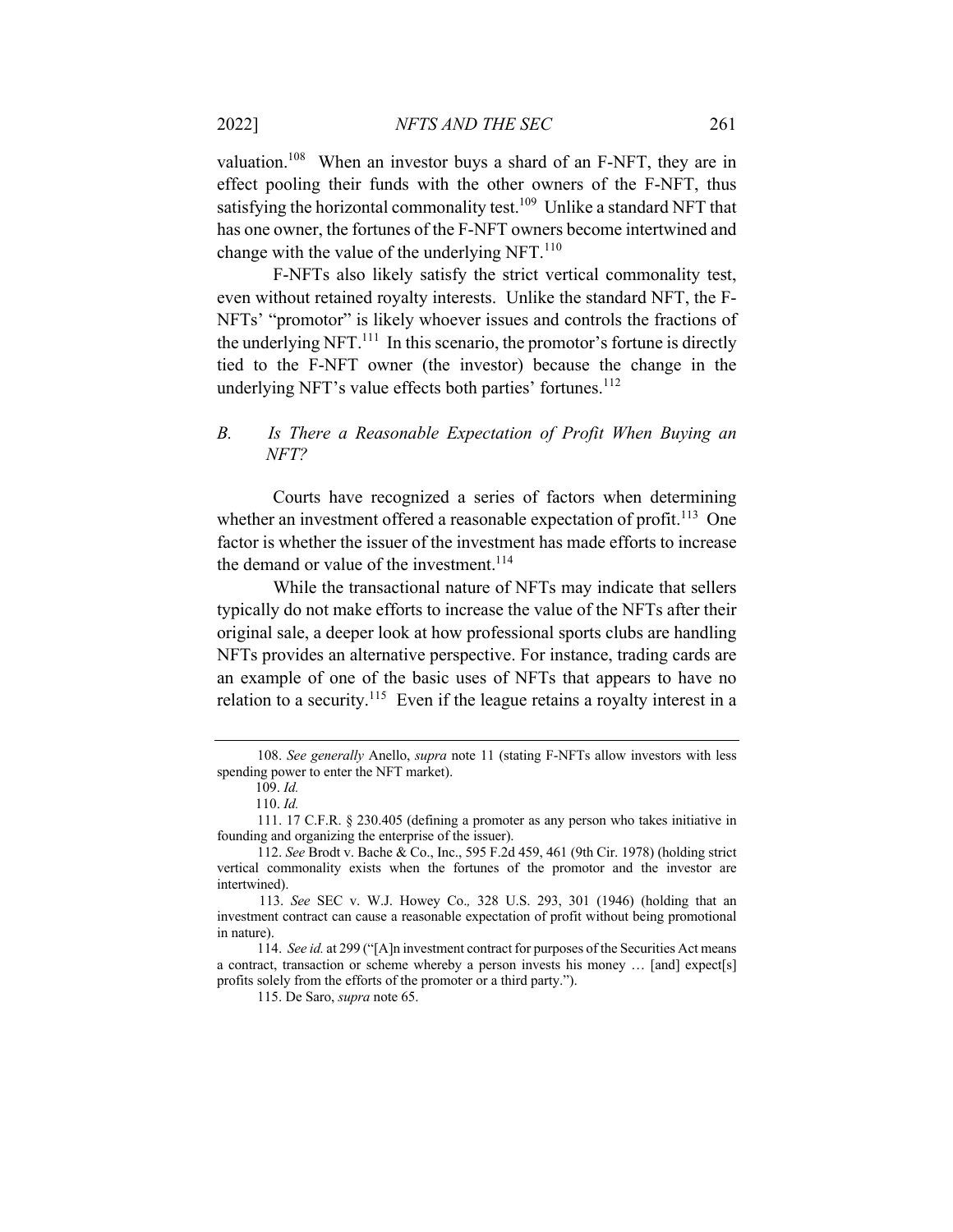way similar to how the Golden State Warriors have with their championship rings, does that mean the league is making any sort of effort to increase the demand or value of the investment? For the NBA, the answer appears to be yes when considering the NFT network created and maintained by the league. $116$ 

Outside of the NBA's promotional efforts for its NFT trading card platform, "Top Shot," the courts will also look at the "network" the digital marketplace has created for its participants.<sup>117</sup> The SEC has stated that if the platform allows tokens to increase in value, then it likely provides investors with a reasonable expectation of profit.<sup>118</sup> Top Shot allows buyers to sell their NFT trading cards to other parties after the original purchase, providing a network for the NFT trading card to grow in value.<sup>119</sup> The SEC has stated that investors are more likely to be provided with a reasonable expectation of profit when they are provided with a secondary market to liquidate their investment, which Top Shot provides.120 In the case of Top Shot, the secondary market is the platform Top Shot provides buyers to sell their acquired moments. The NBA's creation, promotion and maintenance of Top Shot likely gives buyers a reasonable expectation of profit, which is something other leagues should consider when creating their NFT marketplace.<sup>121</sup>

# *C. Who is Driving the Value of the Investment?*

The SEC has stated that in determining the fourth prong "[t]he central issue is 'whether the efforts made by those other than the investor are the undeniably significant ones, those essential managerial efforts which affect the failure or success of the enterprise'" or in other words, whether third parties significantly impact the value and success of an

<sup>116.</sup> *See* SEC STRATEGIC HUB FOR INNOVATION AND FIN. TECH., *supra* note 81, at 3 (stating that the more a promotor participates in developing and operating a network, the more likely they are causing the investor to have a reliance on others).

<sup>117.</sup> *Id.*

<sup>118.</sup> *Id.* at 4.

<sup>119.</sup> De Saro, *supra* note 65.

<sup>120.</sup> SEC STRATEGIC HUB FOR INNOVATION AND FIN. TECH., *supra* note 81, at 4.

<sup>121.</sup> *See id.* (stating that there is a stronger reliance on others and corresponding higher chance reasonable expectation of profit when the promotor is responsible for the operation and enhancement of the network).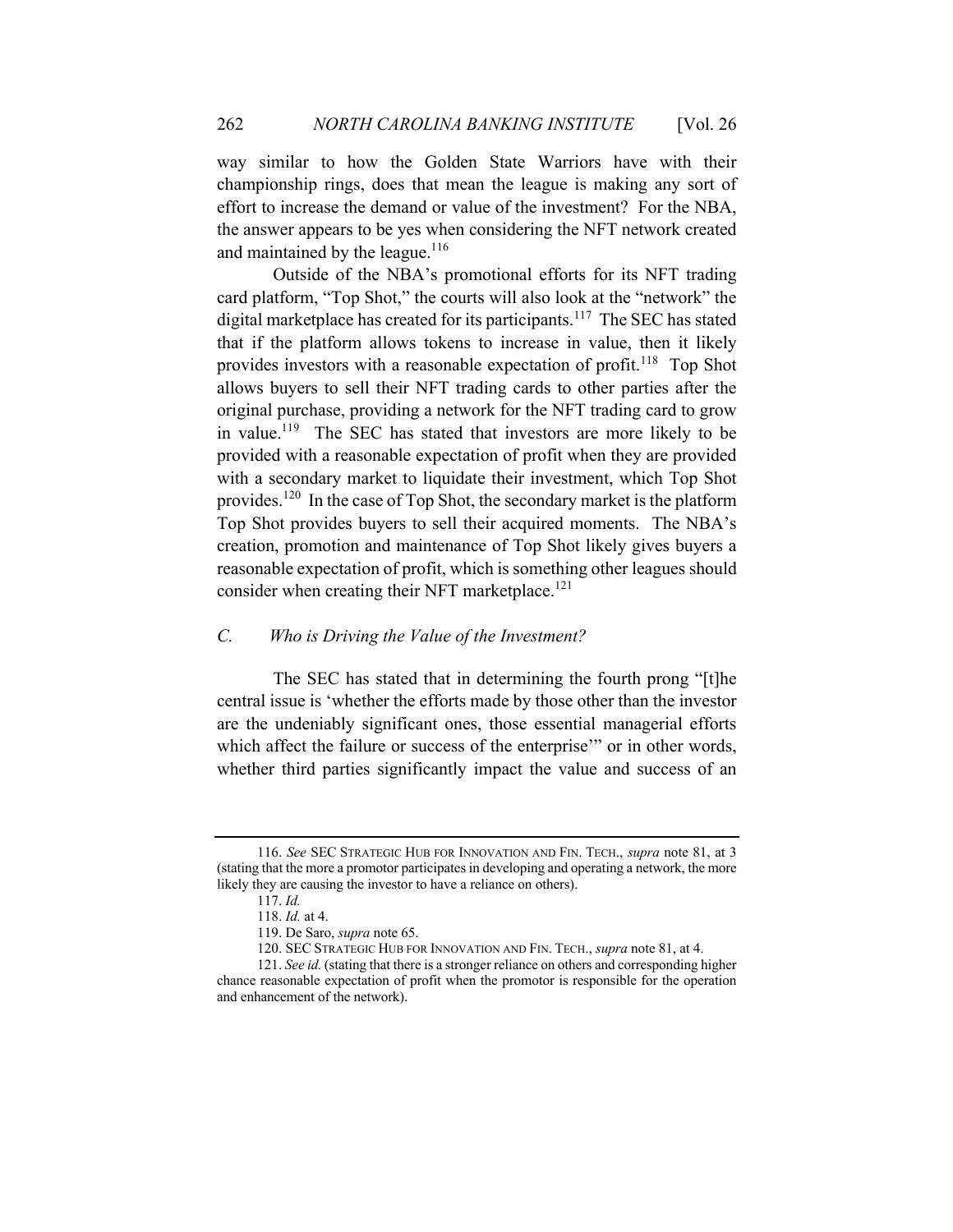investment.<sup>122</sup> Further, courts have held that investments whose value fluctuates with market conditions alone do not count as securities.<sup>123</sup> Like the previous three prongs, the answer of whether this applies to NFTs is not as clear as it may seem.

NFTs are minted assets that are traded using a blockchain network.<sup>124</sup> Even if there is a royalty interest retained by the seller, one might think that the value of the NFT is likely to be driven solely by market conditions. While this conclusion may be correct for some NFTs, it is likely incorrect for the Dallas Mavericks NFTs, whose value is likely influenced by more than market forces.<sup>125</sup>

Mark Cuban's announcement of tickets to Mavericks' games being sold as NFTs is yet another example of an NFT that appears too simple to qualify as a security, a simple transaction of a digital ticket between a buyer and seller.<sup>126</sup> However, Cuban has stated that the Maverick's NFTs are also meant to be memorabilia for the game the ticket represents rather than just a means of entry to the arena.<sup>127</sup> Meaning that the value of the NFT ticket may be influenced by the significance of the game, rather than just the NFT market.<sup>128</sup> The Dallas Mavericks' performance on the court, or other factors that make the game memorable

124. Clark, *supra* note 16.

 <sup>122.</sup> *Report of Investigation Pursuant to Section 21(a) of the Securities Exchange Act of 1934: The DAO* (Exchange Act Re. No. 81207) (July 25, 2017), \*9 (quoting *SEC v. Glenn W. Turner Enters., Inc*., 474 F.2d 476, 482 (9th Cir. 1973)); *see also* Matthew B. Hanson, Daniel R. Kahan, Luke Roniger & Read William Mills, *Not Your Standard Orange Grove: Non-Fungible Tokens & Securities Laws*, KING AND SPALDING: NEWS & INSIGHTS (June 16, 2021), https://www.kslaw.com/news-and-insights/not-your-standard-orange-grove-nonfungible-tokens-securities-laws [https://perma.cc/U6BU-EMC9].

 <sup>123.</sup> SEC v. Belmont Reid & Co*.,* 794 F.2d 1388, 1391 (9th Cir. 1986) ("To the extent the purchasers relied on the managerial skill of CMC they did so as an ordinary buyer, having advanced the purchase price, relies on an ordinary seller. We therefore agree with the district court that '[p]rofits to the coin buyer depended upon the fluctuations of the gold market, not the managerial efforts of CMC.'"); Noa v. Key Futures, Inc*.,* 638 F.2d 77, 79-80 (9th Cir. 1980) (per curium) (holding that the sale of silver bars was not an investment contract because the expected profits came from market fluctuations); Sinva, Inc. v. Merrill, Lynch, Pierce, Fenner & Smith, Inc*.,* 253 F. Supp. 359, 367 (S.D.N.Y. 1966) (holding that contracts to purchase sugar for future delivery were not "investment contracts" because the expected profits came from market fluctuations).

<sup>125.</sup> Kendall Baker, *Sports Tickets Meets NFTs,* AXIOS (Nov. 21, 2021), https://www.axios.com/sports-tickets-nfts-digital-bobbleheads-3a4d2c13-09a2-4629-9eb5 c44a736a603f.html [https://perma.cc/QS93-AQ2V]

<sup>126.</sup> *Id.*

<sup>127.</sup> *Id.*

<sup>128.</sup> *Id.*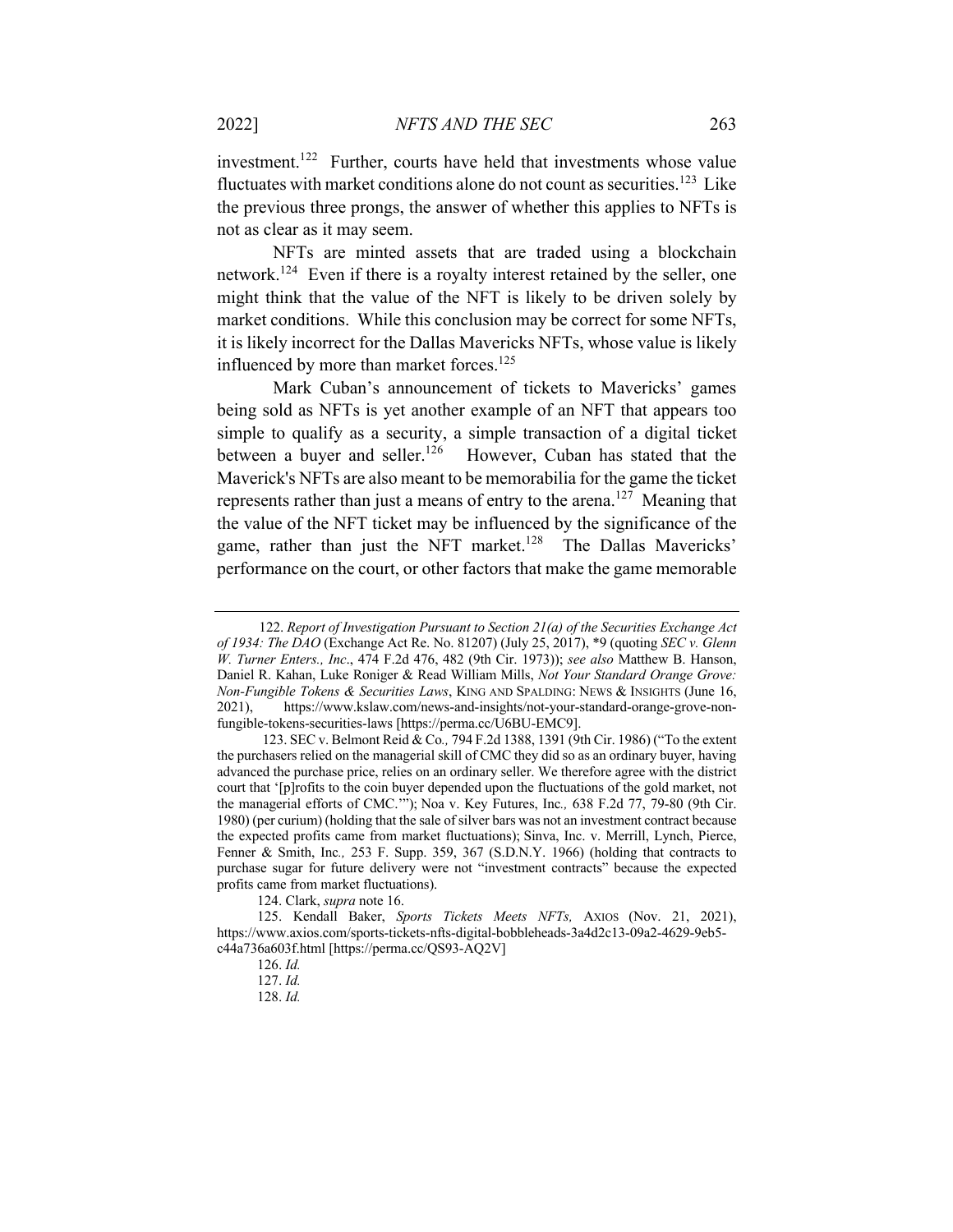or significant, will likely have a direct effect on the value of the NFT.<sup>129</sup> In a sense, an investment in an NFT ticket is an investment in the Dallas Maverick's success.<sup>130</sup> The value of the NFT is partially by how good the Mavericks are.131 If the club gets blown out, NFT holders might have a harder time selling their ticket. If Dallas wins on a double overtime buzzer beater, the NFT's value as memorabilia may increase significantly.

The same could be said for trading cards, the value of the NFT will likely rise with the quality of basketball provided by the league, quality that the NBA is constantly trying to increase, rather than mere market forces.<sup>132</sup>

Sports leagues and clubs have sold NFTs in ways that could make them investment contracts because of the royalty interests they have retained, the marketplaces they created, and the reasonable expectation of profits that have been provided to buyers.

## IV. CAN PROFESSIONAL SPORTS AVOID SEC OVERSIGHT?

 Dealing in securities requires that dealers provide a high level of transparency through their filings and disclosures with the SEC.<sup>133</sup> This could be a problem for sports organizations that, historically, have prioritized keeping their inner workings private to avoid public scrutiny and sacrificing bargaining leverage with player's unions.<sup>134</sup> Further motivation to avoid SEC oversight includes the "complex and costly

<sup>129.</sup> *See id.* (stating that NFT tickets can commemorate significant games).

<sup>130.</sup> *See id.*(stating NFT tickets allow sellers to make money with each sale of the NFT. If the game is significant, sellers will gain profit each time the NFT is sold afterward as a commemorative collectible).

<sup>131.</sup> *See id.* (quoting Mark Cuban emphasizing that NFT tickets will bring additional value as verification of attendance to significant games).

<sup>132.</sup> *See id.*(stating a player or clubs performance may impact the value of the NFT).

<sup>133.</sup> *SEC Disclosures Laws and Regulations,* INC. (Jan. 5, 2021), https://www.inc.com/encyclopedia/sec-disclosure-laws-and-regulations.html [https://perma.cc/6KXK-XUFT].

 <sup>134.</sup> *See, e.g.*, *Players Pledge Unity, Call for Financial Data at Annual Meetings,* NFL (Mar. 17, 2011), https://www.nfl.com/news/players-pledge-unity-call-for-financialdata-at-annual-meetings-09000d5d81ece0d8 [https://perma.cc/NMC3-FN6Y] (stating the NFL refused to share details of TV deals with players during TV revenue dispute due to concern of commercial sensitivity).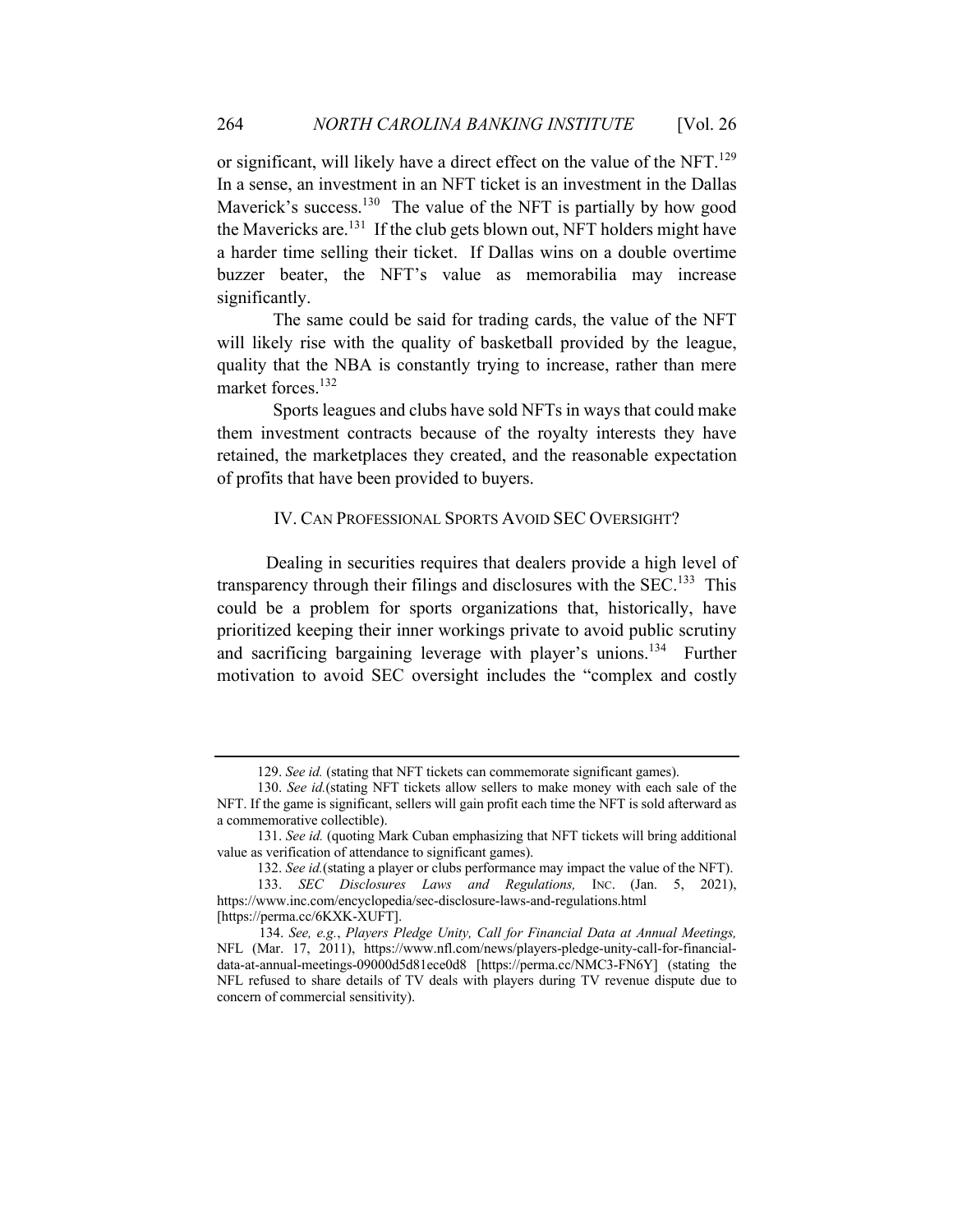regulatory procedures for the creation and sale of NFTs" required if they were deemed to be securities.<sup>135</sup>

 While the current ways in which professional sports leagues and clubs are implementing NFTs leaves a significant chance of future SEC oversight,<sup>136</sup> there are safeguards that leagues and clubs can implement to avoid their NFTs being labeled as investment contracts, and thus securities.<sup>137</sup> One of the simplest ways to avoid SEC regulation is to restrict the way in which their NFTs are sold.

#### *A. Avoid Being Involved in a Common Enterprise*

 The common enterprise analysis of NFTs provided varied likelihoods of whether specific NFTs would satisfy the prong.<sup>138</sup> The spectrum included standard NFTs on one end and fractioned NFTs on the other, the latter being more likely to be labeled as a common enterprise under either commonality test.<sup>139</sup> Although the SEC has stated it does not require common enterprise per se to establish an investment contract, $140$  a much safer avenue would be for leagues and clubs to use NFTs in a way that would deny the SEC an argument in the affirmative for the common enterprise.

 Leagues and clubs should exclusively sell NFTs in their standard form, transferring all ownership interest to a single buyer with each sale. Refusing to retain interests would undoubtedly make it harder to connect leagues or clubs with the NFTs buyers, especially after the NFT is sold again. Although it is true that a fractional NFT could be created after the NFT is sold, the original seller is unlikely to be considered the "promoter"

 <sup>135.</sup> Marvellous Iheukwumere, *Legal Implications of NFTs in Sports*, HARV. J. OF SPORTS AND ENT. L. (Apr. 19, 2021), https://harvardjsel.com/2021/04/legal-implications-ofnfts-in-sports/ ) [ https://perma.cc/6AY6-NN2N].

<sup>136.</sup> *See* supra Part III (discussing that the ways NFTs are being sold may qualify them as an investment contract).

<sup>137.</sup> *See* infra Part IV (discussing the different ways clubs and clubs can avoid their NFTs being labeled as an investment contract).

<sup>138.</sup> *See supra* Part III.A (discussing when a NFT would satisfy vertical and horizontal commonality).

<sup>139.</sup> *Id.*

<sup>140.</sup> *See* SECSTRATEGIC HUB FOR INNOVATION AND FIN. TECH., *supra* note 81 at 13 n. 10 (stating the commission does not require commonality per se).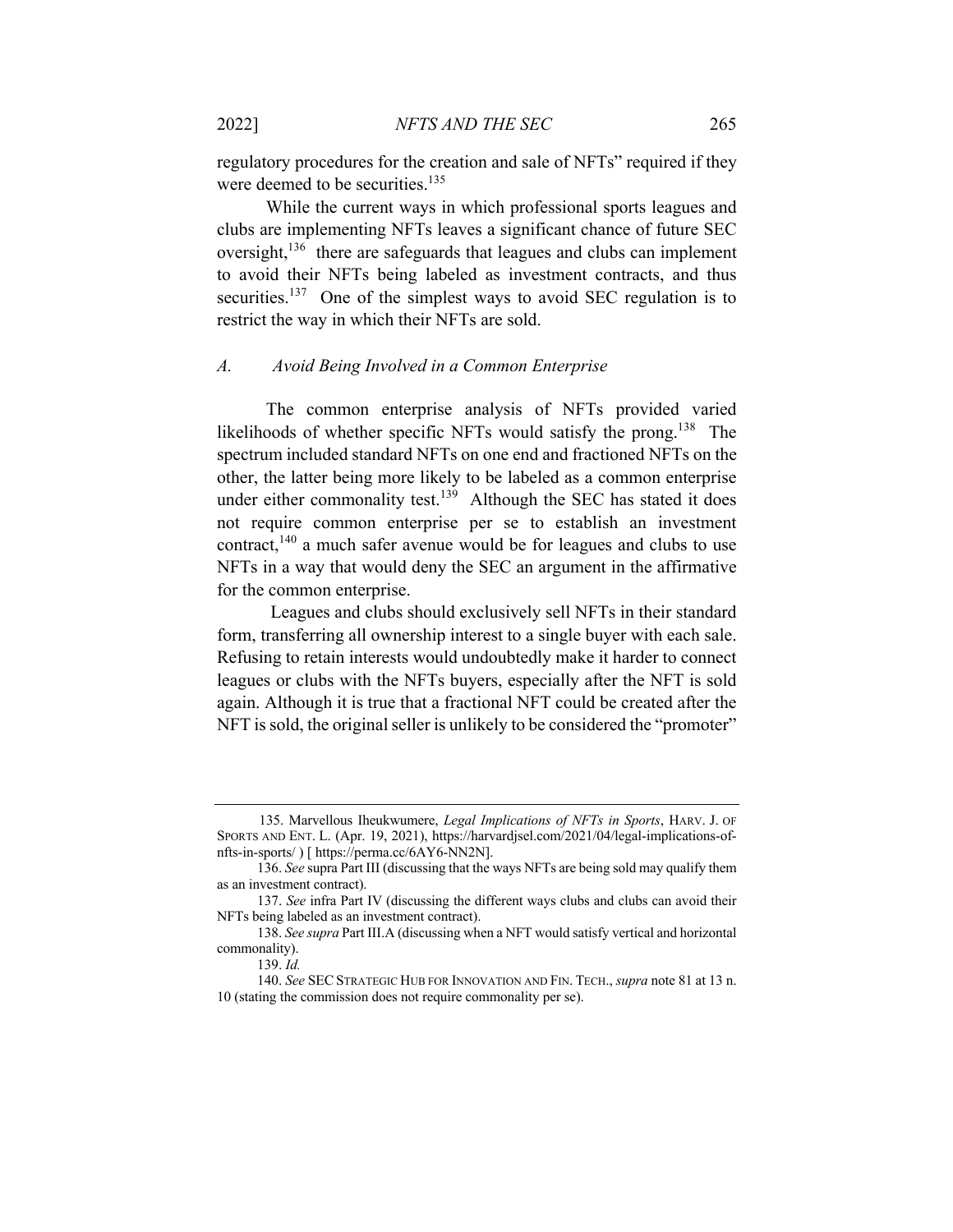of the fractional NFT if they have no ownership interest in the underlying NFT.<sup>141</sup>

 Another way leagues and clubs can reduce the likelihood there being a common enterprise is to refrain from attaching royalty interests to their NFTs. Although the royalty interests likely do not satisfy the horizontal common enterprise test, there is an argument to be made that it satisfies the vertical common enterprise test.<sup>142</sup> However, on the spectrum of risk, royalty interests appear to be much less risky than their F-NFT counterparts.<sup>143</sup>

## *B. Limit Involvement with the Secondary Market*

Professional leagues may also further deter SEC regulation by avoiding being involved with the creation or maintenance of a secondary market.<sup>144</sup> One of the characteristics the SEC uses in determining whether or not investors are relying on the efforts of others is if the party issuing the NFT is "responsible for the development, improvement (or enhancement), operation, or promotion of the network."<sup>145</sup> The SEC applies the word "network" broadly to comprise the various elements of a digital asset's network.<sup>146</sup>

 Some professional sports entities, such as the NBA, have teamed up with developers to maintain and provide buyers with a secondary market in which they can sell their NFT. $147$  Providing this secondary

<sup>141.</sup> *See generally* Anello, *supra* note 11 (stating that the promoter is likely the entity who has control of the NFT).

<sup>142.</sup> *See* Brodt v. Bache & Co., Inc., 595 F.2d 459, 461 (9th Cir. 1978) (holding strict vertical commonality exists when the fortunes of the promotor and the investor are intertwined).

<sup>143.</sup> *See* discussion *supra* Part III.A.iii. (discussing why F-NFTS are more likely to be an investment contract).

<sup>144.</sup> *See* SEC STRATEGIC HUB FOR INNOVATION AND FIN. TECH., *supra* note 81, at 3 (stating that investors likely rely on the efforts of others if the promotor is "responsible for the development, improvement (or enhancement), operation,

or promotion of the network" on which the digital asset it hosted).

<sup>145.</sup> *Id*.

<sup>146.</sup> *Id.*

<sup>147.</sup> Brooks, *supra* note 61.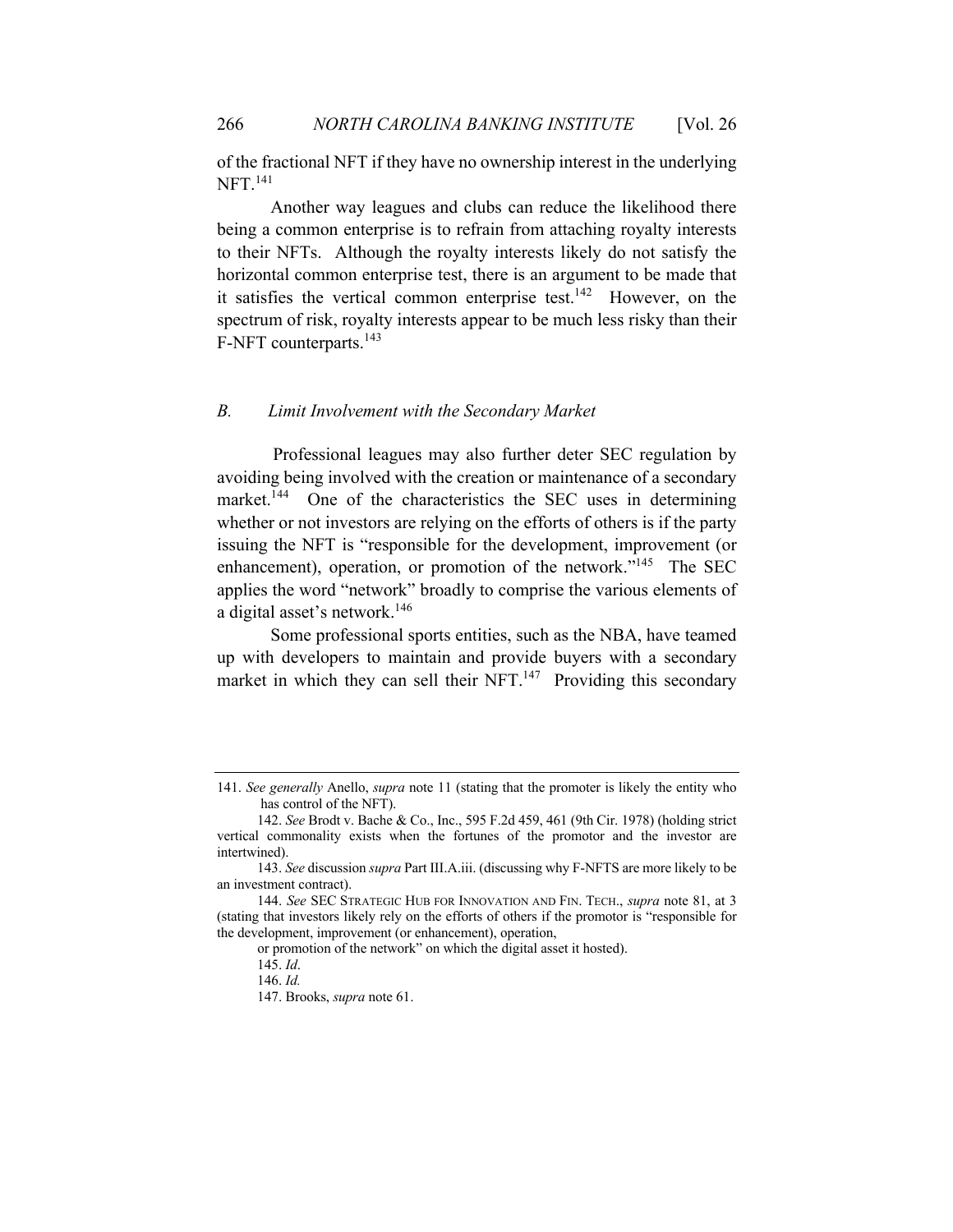market appears to have parallels to the network described by the SEC.<sup>148</sup> Sports leagues and clubs would be better served selling their NFTs in a way like the GSW did for their NFT rings. GSW partnered with a preexisting NFT host site and preexisting blockchain network.<sup>149</sup> Distancing the club or the league from the secondary market will likely decrease the chance of the SEC successfully arguing the NFT buyers' reliance on the effort of others.<sup>150</sup>

 Clubs and leagues would also be wise to avoid manipulating the supply of NFTs to drive their value. The SEC has stated that manipulating the market price of their creation by limiting supply is a key characteristic in the evaluation of whether NFT sellers are stoking reliance.<sup>151</sup> The NBA's Top Shot has implemented a tier system that ensures purchasers with higher tiers have a very limited number of copies of each NFT being sold, ensuring their value.152 Leagues and clubs would be wise to avoid this kind of manipulation, which, according to the SEC, is a determining factor of whether the NFT is an investment contract.<sup>153</sup>

#### *C. Avoid Certain Promotional Strategies*

Professional sports leagues and clubs should also be very careful in the way in which they market their NFTs. The SEC has previously stated that promotional content that emphasizes the NFTs potential to increase in value will likely be viewed as driving a reasonable expectation of profits.<sup>154</sup> The SEC further states that promotional content with an

<sup>148.</sup> *See* SEC STRATEGIC HUB FOR INNOVATION AND FIN. TECH., *supra* note 81 at 3 (stating that a network that relies on the managerial efforts of the promotor may lead to the reasonable expectation of profits derived by the efforts of other).

<sup>149.</sup> *Terms & Conditions for NFTs Bought as Part of the Golden State Warriors NFT Collection Auction*, GOLDEN STATE WARRIORS LEGACY NFT COLLECTION, https://gswnft.com/terms [https://perma.cc/T362-7XJ7] (last visited Dec 12, 2021).

<sup>150.</sup> *See* SEC STRATEGIC HUB FOR INNOVATION AND FIN. TECH., *supra* note 81 at 3 (stating that there is a higher likelihood of the buyer relying on the efforts of other when the promotor provides and maintains a secondary market).

<sup>151.</sup> *Id.*

<sup>152.</sup> Iheukwumere, *supra* note 135.

<sup>153.</sup> *See* SEC STRATEGIC HUB FOR INNOVATION AND FIN. TECH., *supra* note 81, at 4 (stating investors are reliant on the efforts of others where "a [promotor] has a lead or central role in the direction of the ongoing development of the network or the digital asset").

 <sup>154.</sup> *See* Enigma MPC, Exchange Act Release No. 33-10755 (Feb. 19, 2020), https://www.sec.gov/litigation/admin/2020/33-10755.pdf [https://perma.cc/79PC-UA7F] (stating that tokens sold were investment contracts due in part to their promotional content).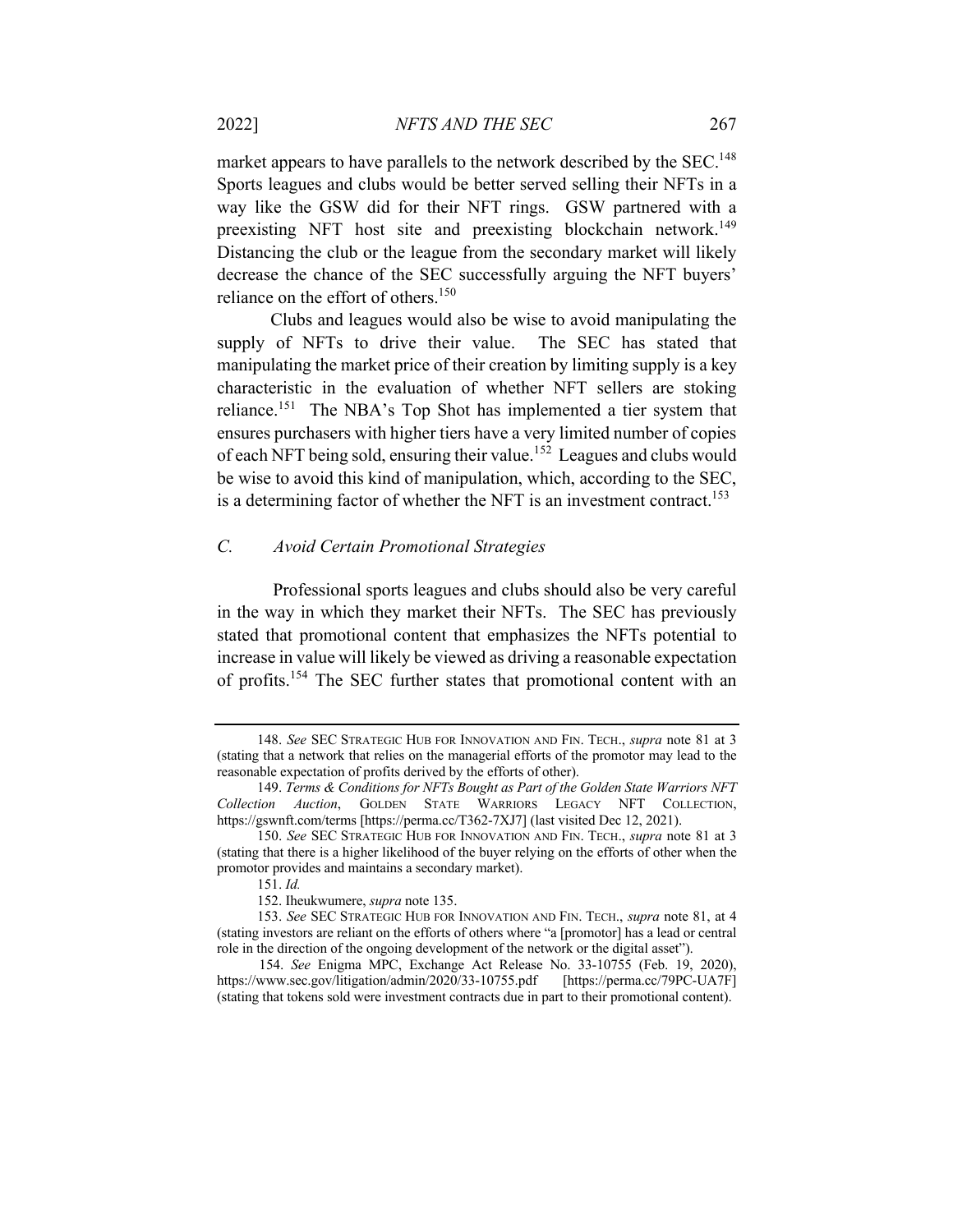emphasis on the digital assets readily transferable nature can also cause a reasonable expectation of profit.<sup>155</sup> In sum, the SEC advises that promoting the market on which the digital asset can be sold may lead to the asset being viewed as an investment contract.<sup>156</sup>

 Clubs and Leagues could further avoid being viewed as providing a reasonable expectation of profit by limiting the quantity of NFTs a particular buyer can purchase. The SEC has stated that allowing buyers to purchase digital assets in a quantity that likely exceeds reasonable personal use could lead to a determination of a reasonable expectation of profit.157

#### V. CONCLUSION

 NFT adopters currently face very little regulation. Although the absence of regulation is appealing, sports clubs and leagues should proceed understanding that in many of their current uses, NFTs will be considered securities. It is possible for these organizations to alter their current uses of NFTs, to avoid characterization as an investment contract. In order to do so, they would likely need to, at least partially, sacrifice their goal of producing long-term revenue streams. Although NFTs must be examined on an individual basis, their most profitable and attractive uses likely qualify them as a security.

<sup>155.</sup> *See* SEC STRATEGIC HUB FOR INNOVATION AND FIN. TECH., *supra* note 81 at 8 (stating there is a reasonable expectation of profit when "[t]he digital asset is transferable or traded on or through a secondary market or

platform, or is expected to be in the future").

<sup>156.</sup> *Id.* at 6*.*

<sup>157.</sup> *Id.* at 7*.*

<sup>\*</sup> A special thanks to Briana L. Johnson and Tyler G. Talton who helped push and encourage me outside of my comfort zone in writing a Note about such an ever evolving and challenging topic. Sincere gratitude to Professor Lissa Broome and the North Carolina Banking Institute for building and inspiring such a reputable journal and allowing me the opportunity to be a part of it. Perhaps most importantly, I want to thank those closest to me for providing the love, support, and patience I needed throughout this entire writing process, specifically my mother, Scarlett Sutlive, my father, Barry Sutlive, my partner, Caitlin Parsons, and my closest friend, Byrd Sutlive.